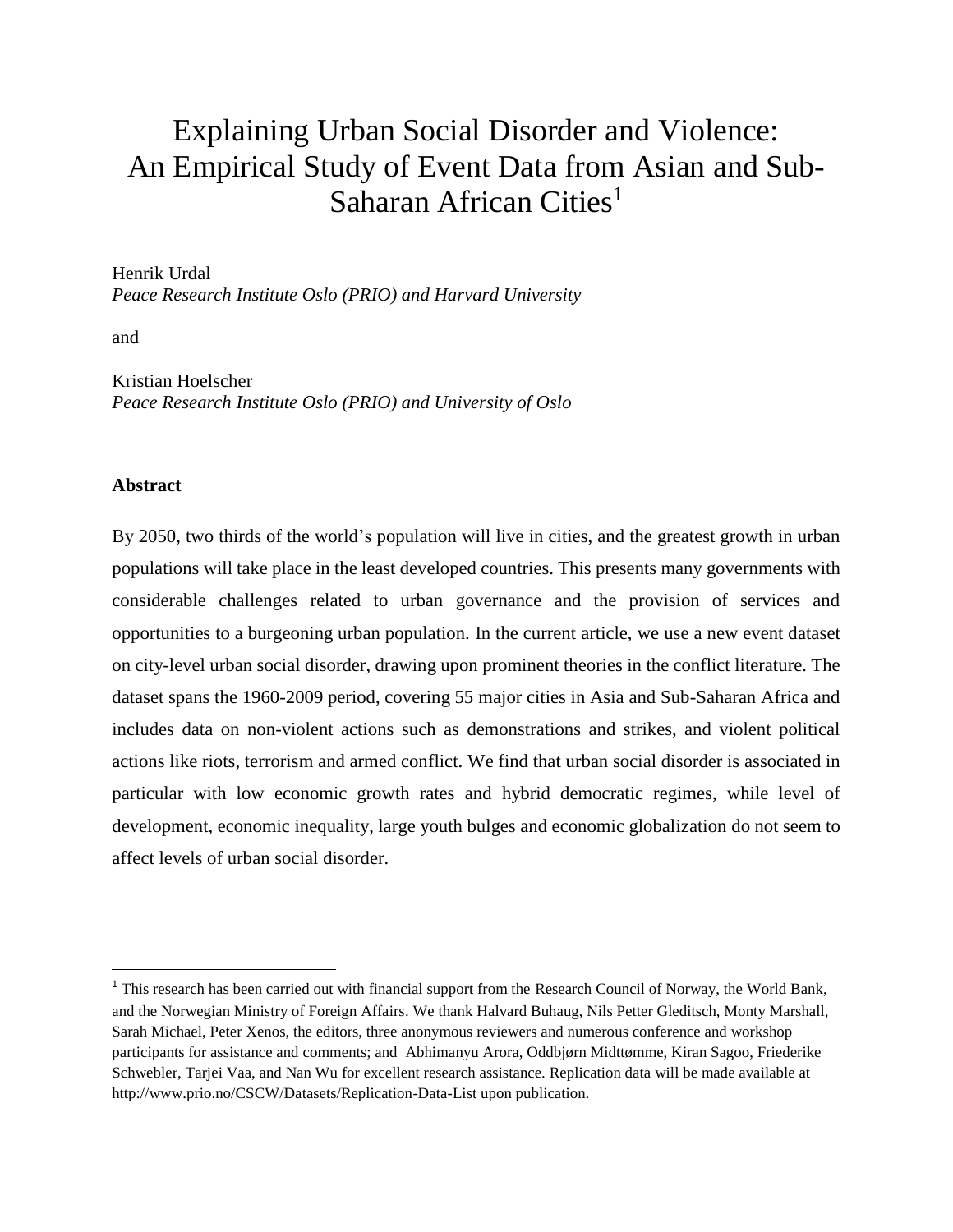#### 1. Introduction

Over half the world's population now live in cities (UN 2008a). This trend will continue unabated in the following decades. By 2050, two thirds of the world's population will be urban dwellers and this increase of around 3 billion people will primarily take place in cities around the world. Although cities in developed countries will continue to grow, less developed countries will experience the most rapid urban growth. This particularly applies to Africa and Asia where rural households still account for around 60 percent of the total population, though this is expected to drop to 35-40 percent by 2050 (UN 2008a:1).

The transition to increasingly urbanized societies creates considerable challenges for governments in terms of managing urban development sustainably, and providing economic opportunities and basic services. There are also growing concerns about the security implications of potentially unsustainable urban development (Goldstone 1991; Homer-Dixon 1999; Sachs 2008). However, despite the broad interest in the security implications of the global urban transformation, research in this field is remarkably scarce (Jütersonke, Krause, and Muggah 2007; Staniland 2010).

This article addresses this research gap by introducing a new urban-level dataset measuring urban social disorder (henceforth USD). Our event dataset is compiled from electronic news reports in the Keesing's Record of World Events (KRWE)<sup>2</sup> and covers 55 major cities in 49 Asian

<sup>&</sup>lt;sup>2</sup> The KRWE was selected as the sole source for the dataset as it contains summary reports based on a broad selection of original news media reports, covering a very extensive time period. The editorial policy of the KRWE explicitly states a devotion to covering significant events in all countries of the world, and their sources include regional news media in multiple languages (including German, French, and Spanish). While we hold that the KRWE both represents a consistency in reporting that enables comparison over time and across contexts, and that their broad source base helps reducing reporting bias likely to be present in major English-language news sources, the list of individual events should not be understood as a comprehensive list of all violent and nonviolent events, but rather as illustrating trends that are broadly representative of actual patterns in urban social disorder.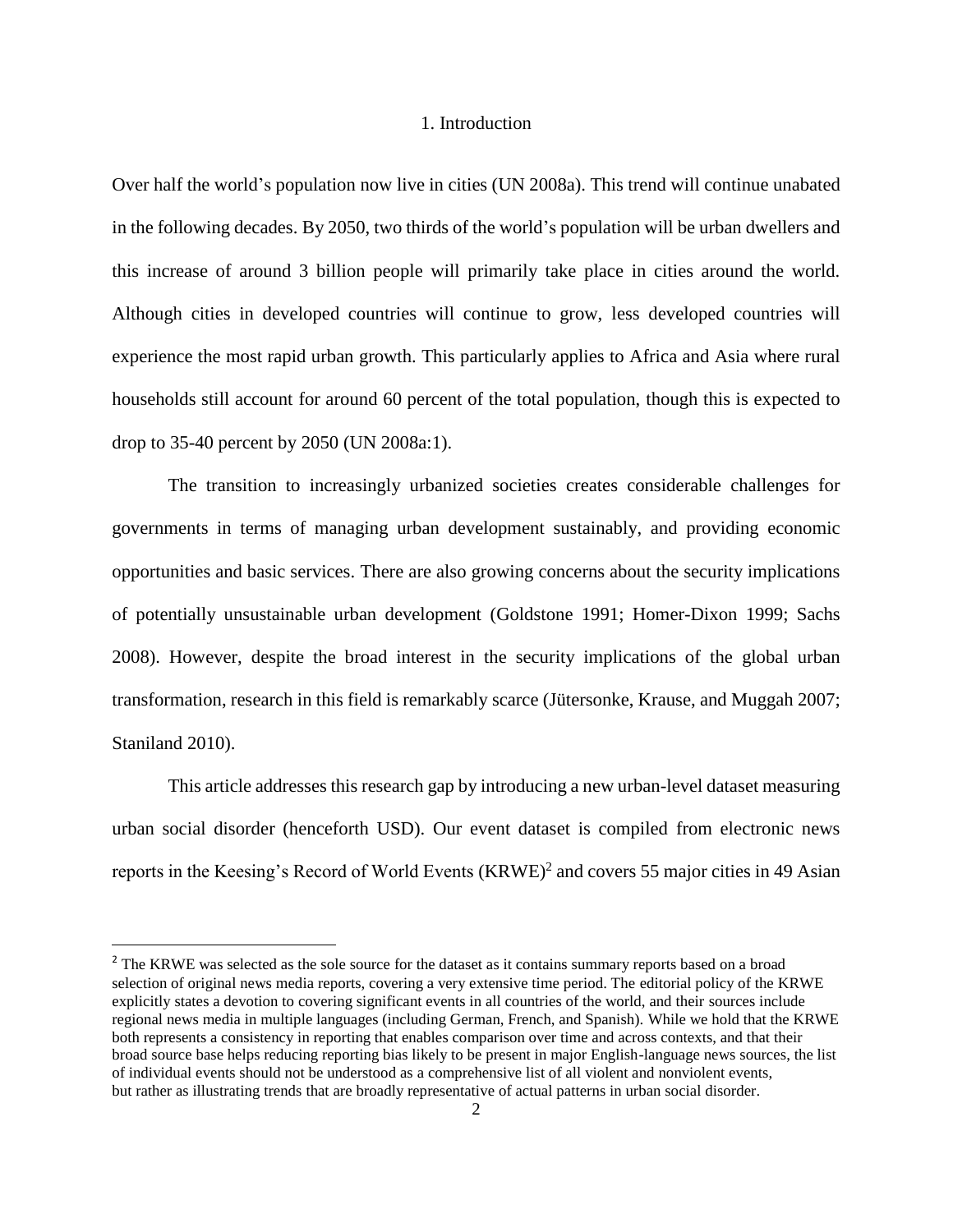and Sub-Saharan African countries from 1960-2009. The data includes events that are not typically covered by standard conflict datasets, ranging from non-violent demonstrations and protests, to riots, terrorist acts and organized armed conflict.

We also empirically assess certain correlates of USD, drawing upon prominent theories in literatures on civil and social violence. This is a crucial first step as urban violence is an increasingly important social phenomenon for which there is a dearth of empirical evidence. Firstly, we consider relative deprivation approaches which understand political violence as means to redress (perceived) injustice or deprivation (Gurr 1970). Second, we consider opportunity, or rationalist utility approaches (Collier and Hoeffler 2004) focusing on structural conditions that provide opportunities for unrest. Third, we consider modernization theory (Huntington 1968) which suggests that transitional processes are inherently conflictual.

To the best of our knowledge this is the first cross-sectional time-series study to address political instability and violence at the city level, contributing to the growing empirical literature on the disaggregation of conflict (Buhaug and Gates 2002; Buhaug and Lujala 2005; Buhaug and Rød 2006; Raleigh, Linke, Hegre, and Karlsen 2010; Urdal 2008a). It further contributes to debates over whether long-term declines in conventional armed conflicts (Themnér and Wallensteen 2011) are countered by an increase of other forms of violence (Fox and Hoelscher 2012). We find that low economic growth rates and hybrid democratic institutions are strongly and consistently associated with USD. Conversely, we find no support that low levels of economic development, large urban male youth shares, economic transitions, globalization or inequality are associated with urban social disorder.

#### 2. Urban Social Disorder Dataset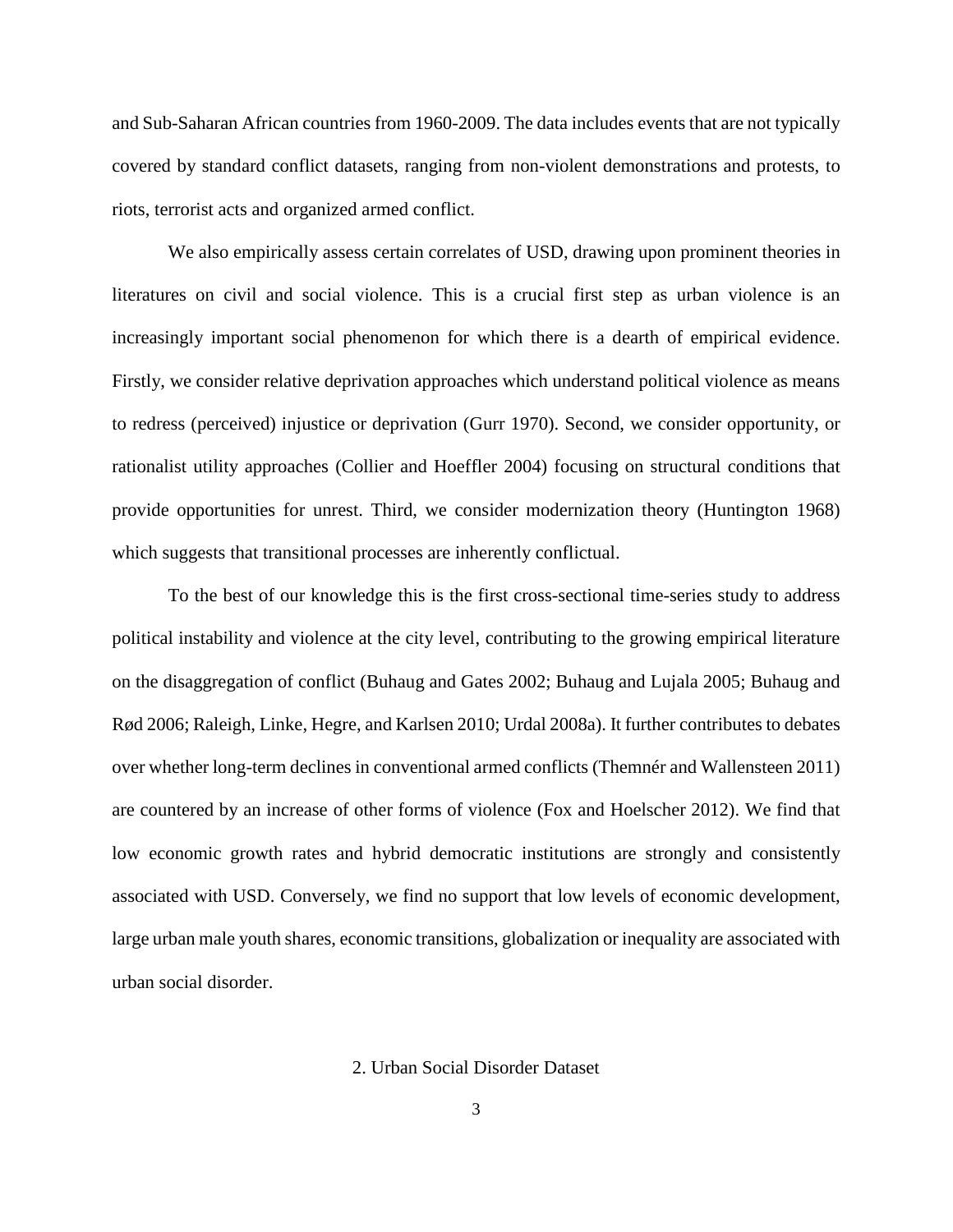The study introduces an original dataset on violence in urban areas, covering 55 major cities, 23 in Sub-Saharan Africa and 32 in Central- and East Asia, in 49 different countries for the 1960- 2009 period.<sup>3</sup> Social disorder captures a broader range of politically relevant events than are normally included in the relatively narrow studies of organized armed conflict. The term is understood to encompass inherently political events, directed against a political target and challenging political authority, but which range considerably in organization, participants, use and extent of violence, and target. Such events are distinguishable from crime in that they are politically motivated. While a crucial theoretical separation, political motivation is empirically challenging to establish, and urban criminal and political violence often overlap (Jütersonke et al., 2007). In practice, if the nature of the target is political we consider it a social disorder event.

Gathered specifically for this project, the USD event dataset was collected in city-year format using electronic news reports in 'Keesing's Record of World Events' (KRWE), and builds on similar work by the State Failure Task Force (Marshall 2001). All electronic searches were done manually by human coders, using a specific search algorithm containing terms associated with political violence and disorder. Each returned report was then screened manually to determine relevance. <sup>4</sup> For all relevant events, information was coded for: name of country and city; type of

<sup>&</sup>lt;sup>3</sup> The selection criteria for cities in Asia and Africa differ somewhat due to an initial project focus on Asia (see Urdal 2008a for details and online Appendix A for the list of cities covered). For Asia, the dataset covers all capital cities with a population of more than 100,000 in 2005, covering the area from Iran in the west to Japan in the east, excluding the Middle East. 5 In addition, the largest non-capital cities of Pakistan (Karachi) and India (Calcutta and Mumbai) are included, as are the two former capitals cities Almaty (Kazakhstan) and Saigon (South Vietnam) and the capitals of Tibet (Lhasa) and Taiwan (Taipei). A total of 32 Asian cities are coded. For all Sub-Saharan African countries with at least one city with a population of above 1 million in 2005, we selected one city per country. For most countries, the city selected was the capital however for three countries we selected former capitals with populations considerably greater than the de jure capitals, namely Lagos (Nigeria), Dar es Salaam (Tanzania), and Abidjan (Côte d'Ivoire). A total of 23 cities in Sub-Saharan Africa are included. The temporal domain is determined by the span of the Keesing's Record of World Events electronic database, starting in 1960. Updates of the dataset will provide data beyond 2009.

<sup>4</sup> Some reports in KRWE, especially older, contain references to several different events. On the other hand, in some cases there are multiple reports referring to the same event. While these factors work in different directions, it is difficult to assess the actual number of relevant reports. However if we compare the number of events to the number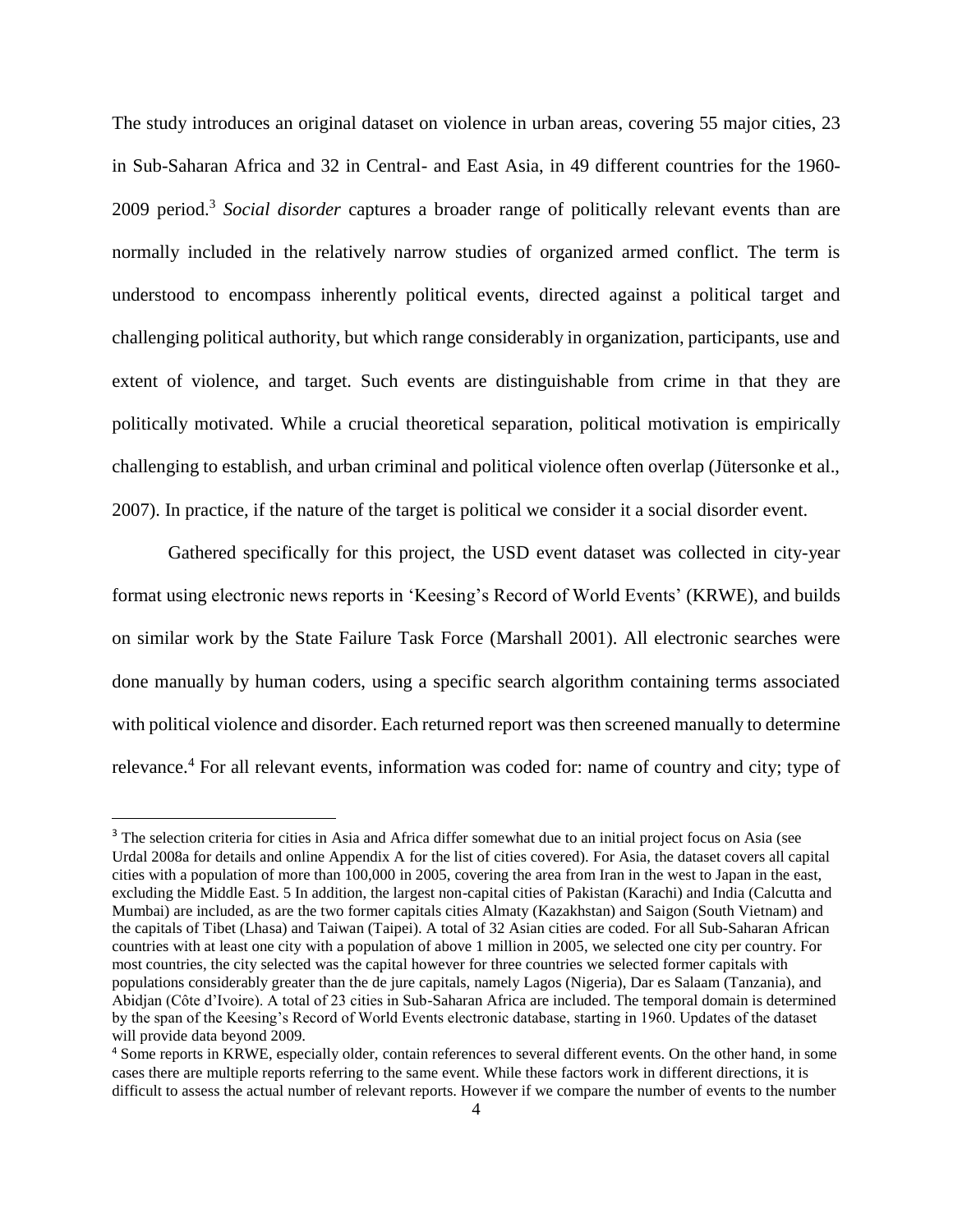event; day, month and year for the beginning and the end of an event; actor(s) and target(s); number of participants and number of deaths; and location of event. Event type was chosen from a predefined list of 12 categories, while no pre-defined categories were developed for actors and targets.

Given the sometimes limited information provided by the news reports, a set of coding rules were developed to determine whether an event should be included in the dataset. First, it was established whether the event took place within the bounds of the city in question. Events were generally included if the location was reported as having happened 1) in the city itself, or in a location clearly defined as part of the city; 2) in the 'suburbs' or 'outskirts' of the city in question; 3) near or in a central government building when coding a national capital; 4) at a location that the coders were able to locate as being within the city (for instance a specific palace or monument). Second, events that appeared to have a purely criminal, non-political motive were excluded, although in some cases it was not possible to establish firmly whether an event was of political or criminal nature. Third, it was necessary to develop procedures to distinguish between discrete events in a series of related disorder. Events were coded as discrete events if (in decreasing order of importance): 1) it was possible to distinguish between different actors and targets; 2) events took place in different locations; 3) reported motives for the events were clearly different. As a rule of thumb, at least two of these criteria had to be met before an event was coded as a separate event. However, if a report clearly identified different actors and/or targets, events were coded separately. Furthermore, the time period within which a series of events happened determined whether events were coded as discrete. If a series of events involving the same actors and targets

l

of reports returned by our search string we find that across the dataset, on average 0.25 events are coded per report, or a ratio of 1:4. Kabul has the highest ratio of events per report, with 0.85 events, while Dar es Salaam has the lowest at 0.045 events (except for Astana and Singapore with no registered disorder events).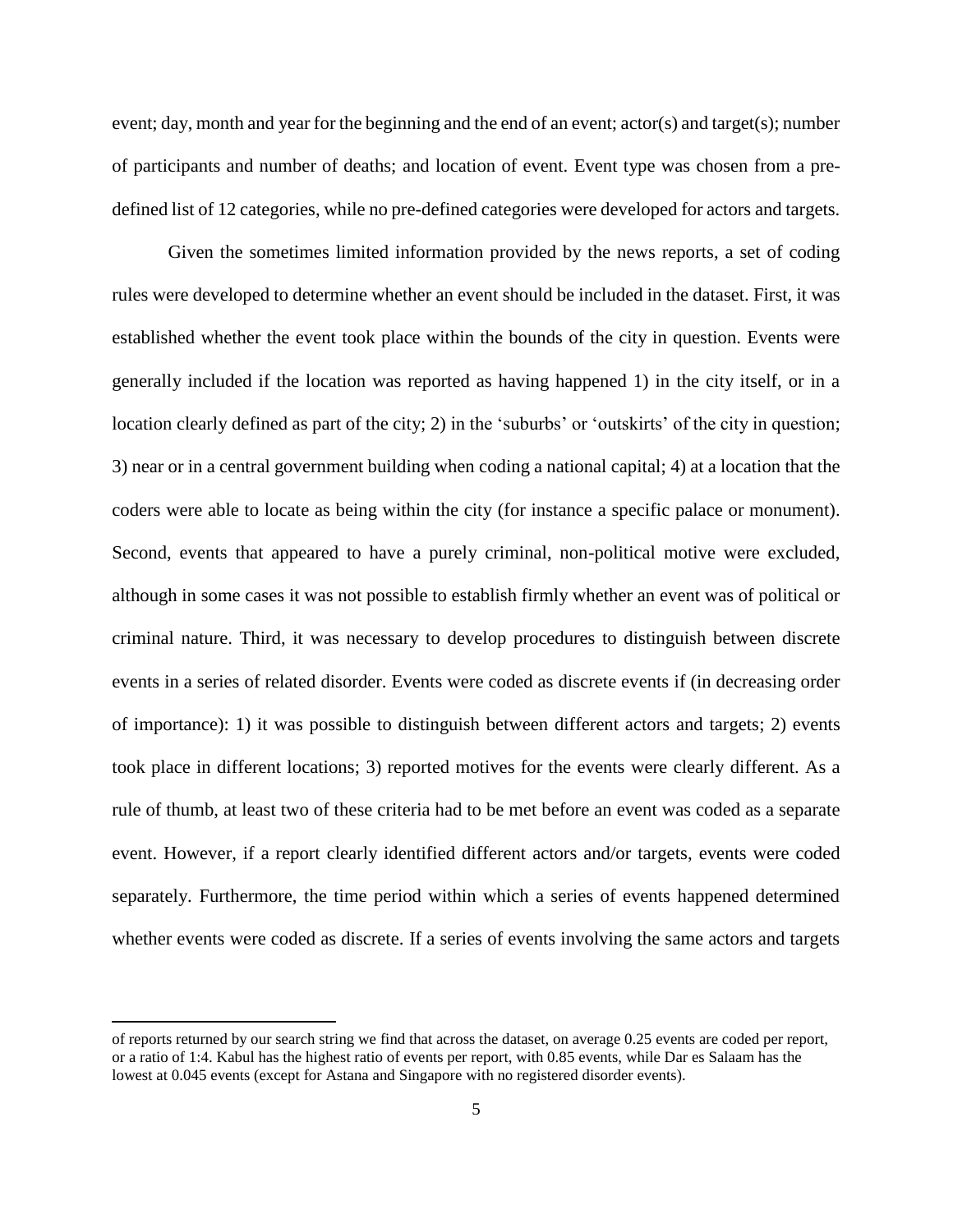happened within a short period of time, this would normally be coded as one event (typically several bombs against government targets happening within few days). If events involving the same actors and targets were spaced by at least seven days, they would normally be coded as different events.

While news reports in the KRWE do not cover all relevant social disorder events, we assume that the levels of social disorder reported are representative for trends between cities and across time. However, there are potentially important biases in such event data. First, more autocratic regimes may succeed in censoring information about disorder events, yet they may also be relatively successful in preventing disorder events from happening. Distinguishing between bias and regime effect is inherently difficult.<sup>5</sup> A second potential bias may be due to certain geographic areas receiving better media coverage than others. Events in countries low on the international agenda may be less likely to be reported than similar events in countries of greater strategic importance. Finally, improvements in communications technology over time and increasing international presence in more locations generally, could lead to temporal bias in the data. Such time trends may also vary geographically, as economic or geopolitical importance of regions may wax and wane over time. 6

The dataset covers different forms of violent and non-violent politically motivated disorder, including demonstrations, rioting, terrorism and armed conflict. To the extent that information in the news sources allow, each event is coded with a precise date, location, and number of casualties. We use two count measures of USD aggregated to the annual level for each city, separating *lethal events*, which were reported to have resulted in at least one death, from *non-*

 $\overline{a}$ 

<sup>5</sup> Pyongyang, North Korea, has been excluded from this dataset since it represents an extreme case in point.

<sup>&</sup>lt;sup>6</sup> These biases are unfortunately inherent to all datasets that are primarily based on news reports.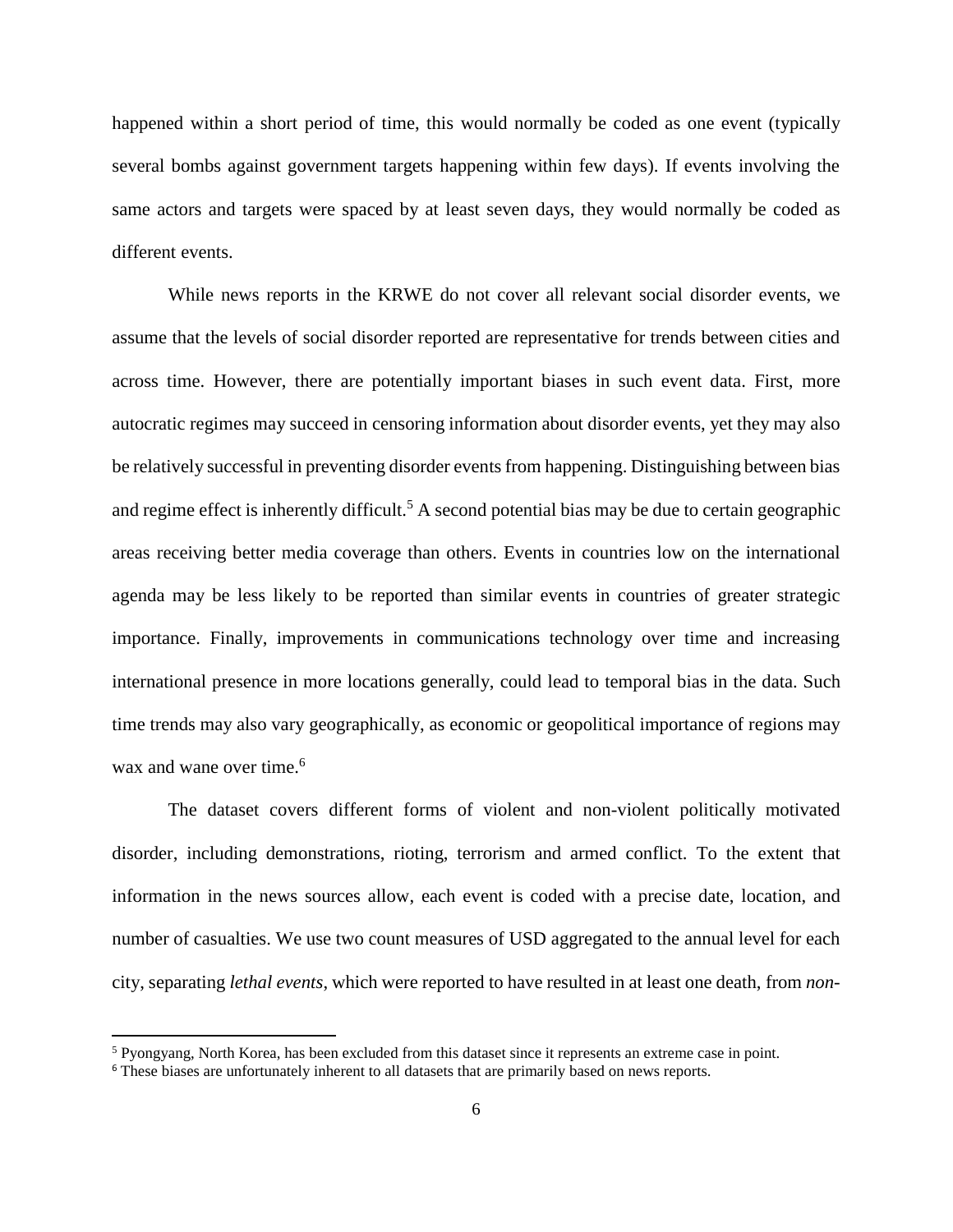*lethal events* where no deaths were reported. While we assume that most non-lethal events are also *non-violent* events, we cannot rule out that for some events deaths may have occurred which were never reported in news sources. We also employ a count measure for *total events*, and a submeasure for *mass events*, capturing riots and demonstrations which typically included high numbers of participants.

There are a total of 4,003 events coded, of which 1,627 (40.6 per cent) reportedly led to fatalities. Aggregating events over time, there has been an increasing trend in both total and lethal events, albeit with considerable yearly variation (Figure 1). As indicated by the linear trends, the number of total events has increased more rapidly than lethal events. This may indicate events being reported to a greater extent in the media over time. When considering per capita trends, however, there is a clear decline in rates of urban social disorder (Figure 2). Rates for both lethal and total events have halved in the past 50 years. While urban populations are increasing, per capita social disorders are decreasing.

FIGURE 1 Urban Social disorder: Trends in all and lethal events, 1960-2009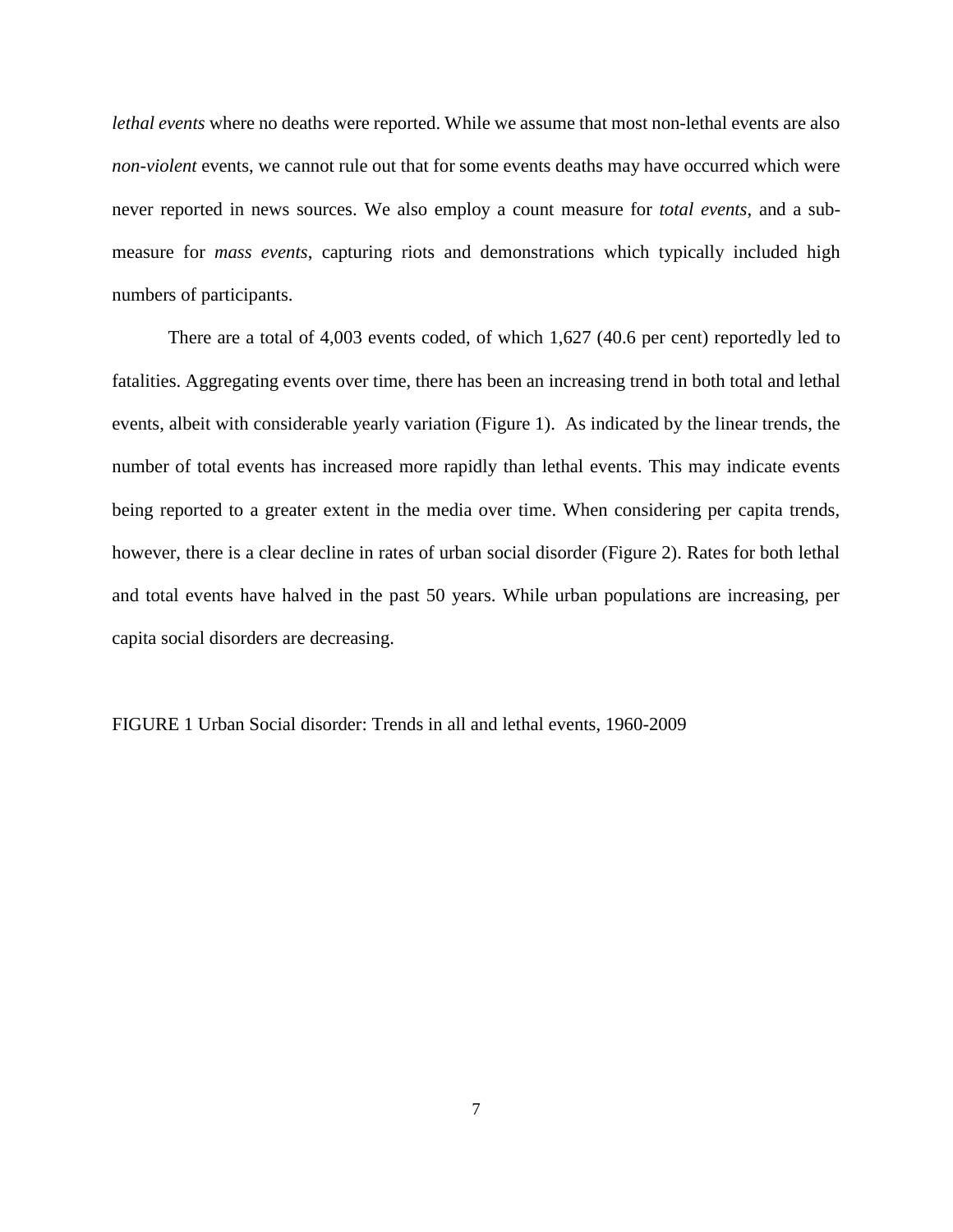

FIGURE 2 Urban Social disorder: Trends per capita (100,000 population), 1960-2009

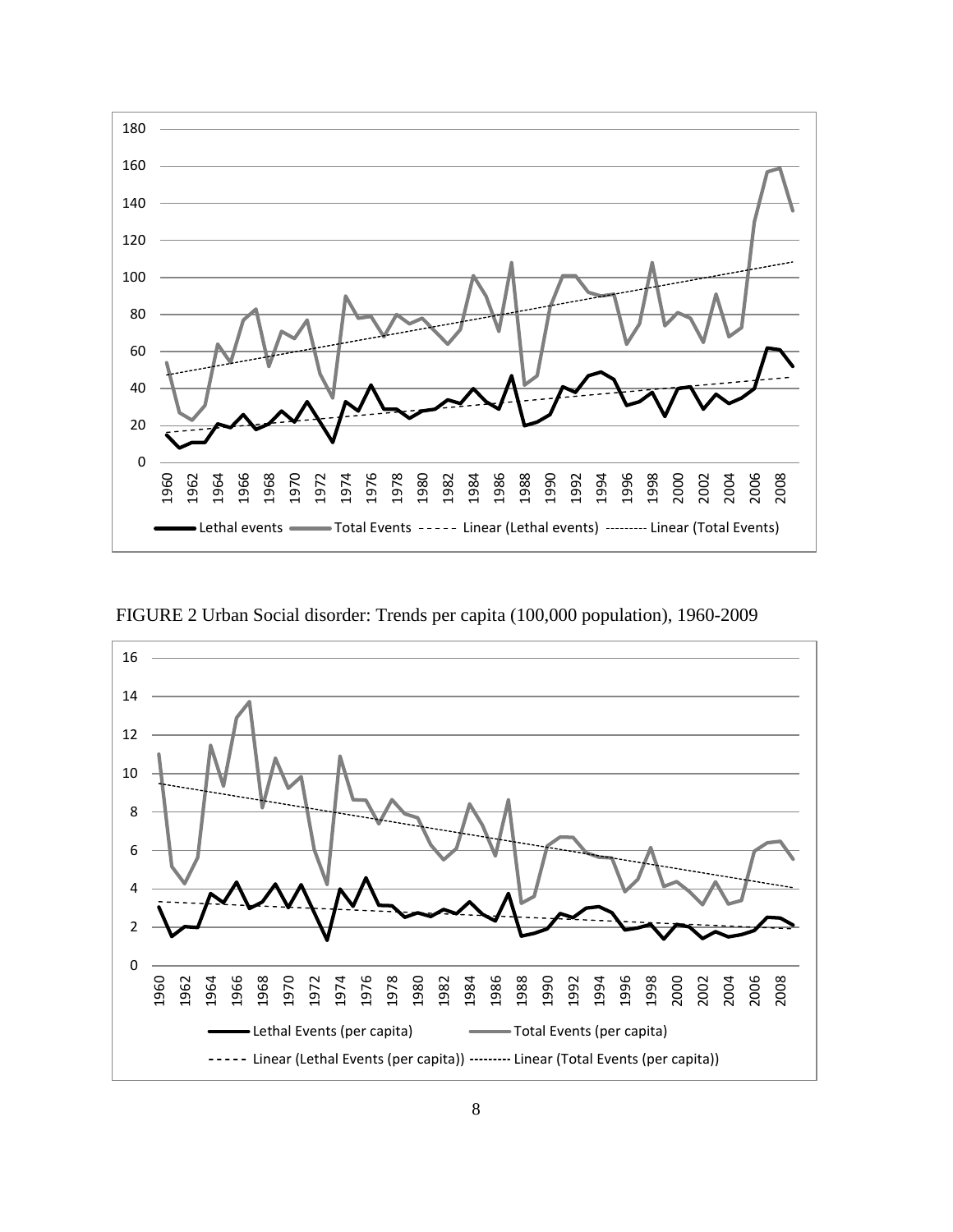While no other dataset on urban social disorder exists that we are aware of, we have compared our data with national level event counts for riots, protests, and demonstrations in the Cross-National Time-Series Data Archive (Banks 2011). While such a comparison presents some inherent challenges due to the different resolution of the dataset, we nevertheless found the two sources to be in general agreement with a correlation of almost 0.5 over the entire period. The USD dataset contains almost 17% more events just in urban centers compared to what the Banks dataset contains for the same countries in total. See online Appendix E for more details on the comparison.

#### 3. Empirial Tests

No coherent theoretical framework explains urban violence, nor do we attempt to offer one here. Rather, we acknowledge that urban issues are addressed in prominent theoretical frameworks assessing civil and social violence (Fajnzylber, Lederman, and Loayza 2002; Goldstone 1991; Gurr 1970; Homer-Dixon 1999). While largely drawing upon theoretical frameworks addressing civil war, we also refer to literatures on urban crime and social violence (Fox and Hoelscher 2012; Pratt and Cullen 2005) which may share similar traits with urban social disorder.

### *Deprivation*

Central to relative deprivation theory is that grievances arise from discrepancies between what people have, and perceptions of entitlement. While absolute poverty may lead to apathy, relative deprivation may inspire radical action (Davies 1962; Gurr 1970). Such feelings could easily motivate less organized and costly USD events. We consider two key aspects that arguably gauge levels of relative deprivation: economic growth, and economic inequality.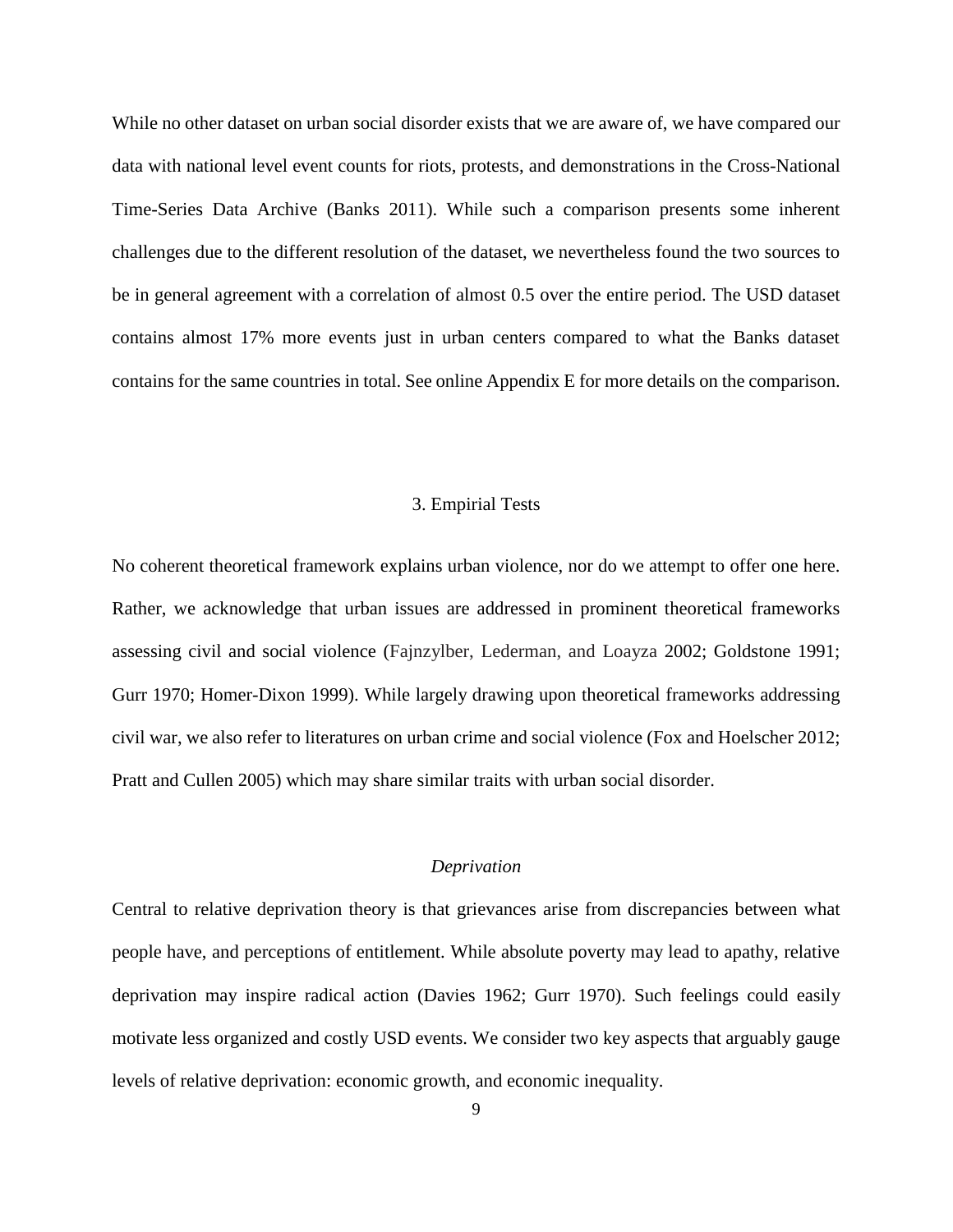Lower economic growth may proxy increased relative deprivation. Theoretically, economic shocks will be felt most sharply by the poor as they are less able to insulate themselves against effects. Sharp declines in living standards are strong indicators of relative deprivation (Boswell and Dixon 1990) and are typically accompanied by unemployment and higher food prices which can disproportionately affect budgets of poorer households. Additionally, several studies have found low economic growth to be associated with increased risk of civil war (Collier and Hoeffler 2004; Hegre and Sambanis 2006), or reduced risk of falling back into conflict (Quinn, Mason, and Gurses 2007). We propose that lower economic growth is related to higher levels of USD.

Greater inequalities between individuals and groups may arguably also exacerbate relative deprivation and induce conflict (Østby 2008; Stewart 2000). The role of inequality in shaping political violence is unclear (Collier and Hoeffler, 2004; Muller and Seligson 1987), while in criminology and social violence literatures, inequality is consistently identified as a key determinant of crime and violence (Fajnzylber et al. 2002; Fox and Hoelscher 2012). We propose that greater inequality in societies will be related to greater occurrences of urban violence and social disorder.

# *Opportunity*

Utility and rational decision making frameworks are frequently used to explain participation in civil violence, focusing on the perceived costs and benefits of engaging in conflict (Collier and Hoeffler 2004; Gates 2002). Here engagement in political violence is likely to be higher where there are high rents gained by controlling the state, low costs of rebel labor, and limited state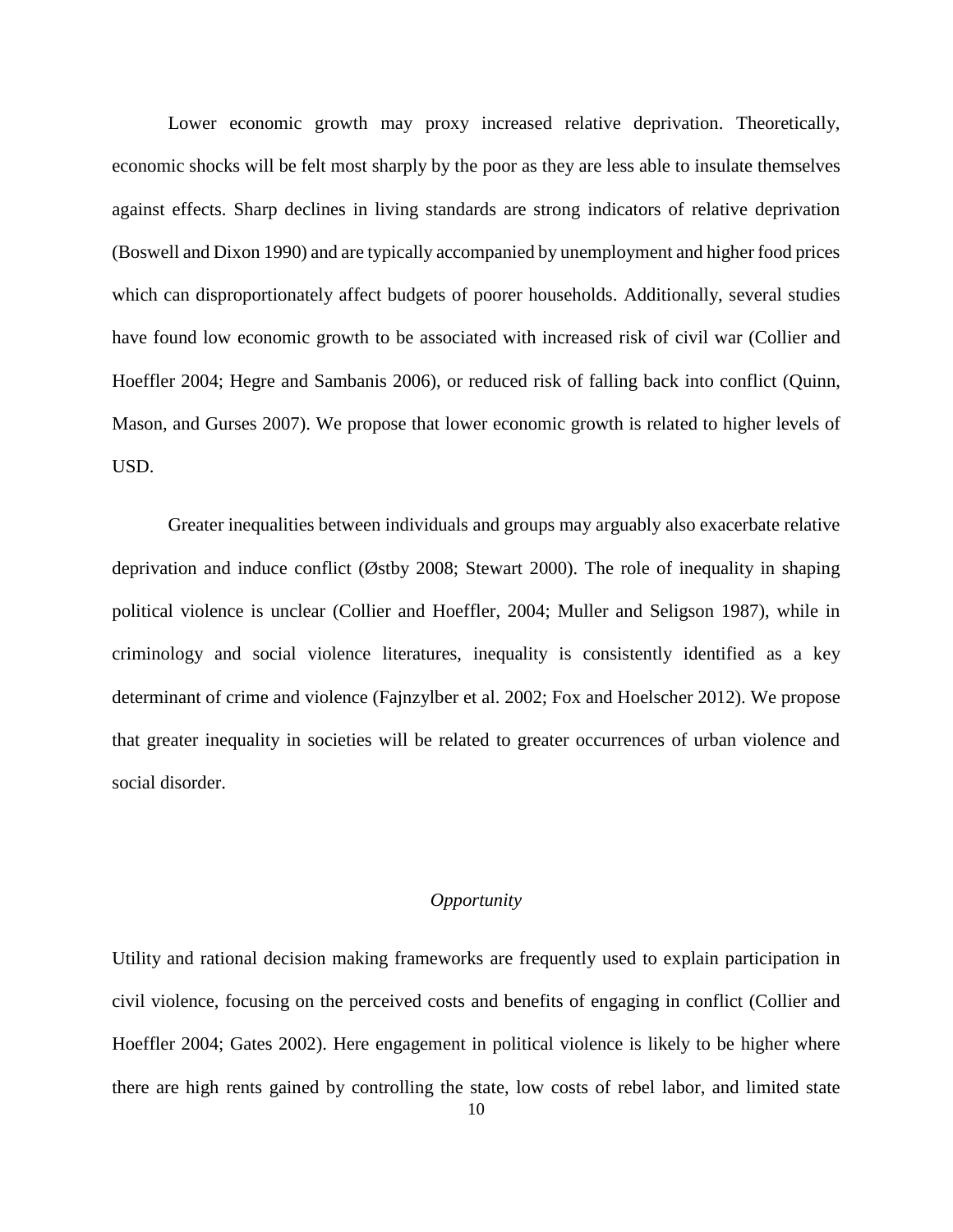capacity (Collier and Hoeffler 2004; Fearon and Laitin 2003).<sup>7</sup> Similarly for urban crime and violence there is rational assessment of the costs and benefits such as quality of policing, likelihood of incarceration, and material gains (Becker 1968). We consider two factors determining opportunity: level of economic development, and the proportion of young men in the urban population.

More economically developed countries have a significantly lower risk of conflict (Hegre and Sambanis 2006). This relationship may represent greater capacity to contain conflict (Fearon and Laitin 2003, for a slightly contrarian view, see Thies 2010); or lower opportunity cost for conflict participants (Collier and Hoeffler 2004). We follow Becker (1968), assuming such relationships also apply regarding potentially less organized forms of violence. Here greater income should indicate greater state capacity such as more effective military or police forces and a better judicial system, while lower income levels would increase individual incentives to engage in low-intensity social disorder events<sup>8</sup>. We expect lower levels of per capita GDP to be related to greater USD.

The literature on youth bulges and political violence has in particular focused on spontaneous and low-intensity disorder and violence similar to what we may expect to find in urban settings (Goldstone 1991; Hudson and den Boer 2004) Relatively large youth cohorts arguably reduce the opportunity cost of young persons, and increase the likelihood of engaging in political violence or social disorder (Collier and Hoeffler 2004). The empirical evidence both supports (Esty, Goldstone, Gurr, Harff, Levy, Dabelko, Surko, and Unger 1998; Urdal 2006;

<sup>7</sup> See also Hendrix (2010) for an in-depth discussion of state capacity and civil conflict.

<sup>&</sup>lt;sup>8</sup> USD events may involve opportunities for personal benefit like looting, protection money and ransoms.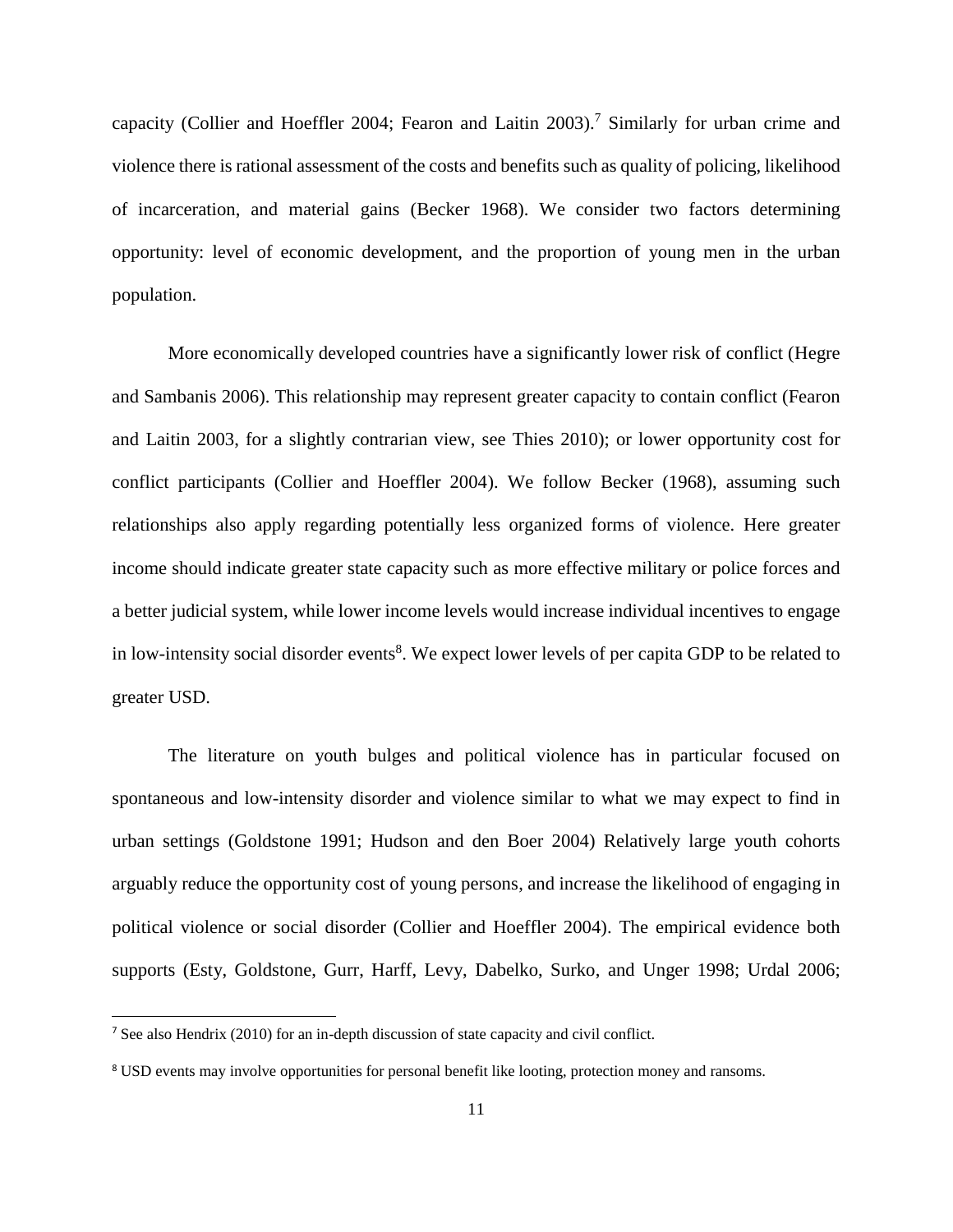2008a) and questions (Collier and Hoeffler 2004; Fearon and Laitin 2003) this relationship.<sup>9</sup> We propose that greater numbers of young men in the urban population will be associated with an increased risk of urban social disorder.

#### *Transitions*

Modernization theory suggests conflict is an essential part of the transition from traditional to modern societies due to shifting norms and institutional changes (Huntington 1968). Conflict may emerge between supporters of traditional and modern institutions (Feierabend, Feierabend and Nesvold 1969), from a breakdown of institutions governing political representation (Olsen 1963), the dissonance between expectations and realities under new social orders (Gurr 1970), or economic globalization more generally (Olzak 2011). The centrality of major cities as centers of political and economic change suggests that this framework may also be relevant to understanding urban disorder and violence more generally.

While violence may emerge due to the unequal distribution of gains from economic development (Russett 1964), conflict is curbed over time as more groups are integrated into the modern economy. Here countries at intermediate stages of development are likely to experience more conflict than those at earlier or later stages. Empirical support for the relationship with civil conflict is mixed (Hegre and Sambanis 2006; Moaddell 1994), yet we propose that USD should be higher in societies at middle stages of economic development. A more recent, but related

<sup>9</sup> However, both Collier and Hoeffler (2004) and Fearon and Laitin (2003) employ a measure of youth bulges (15-24 year-olds as share of the total population) which fails to appropriately capture the youthfulness of rapidly growing populations and as such is inappropriate.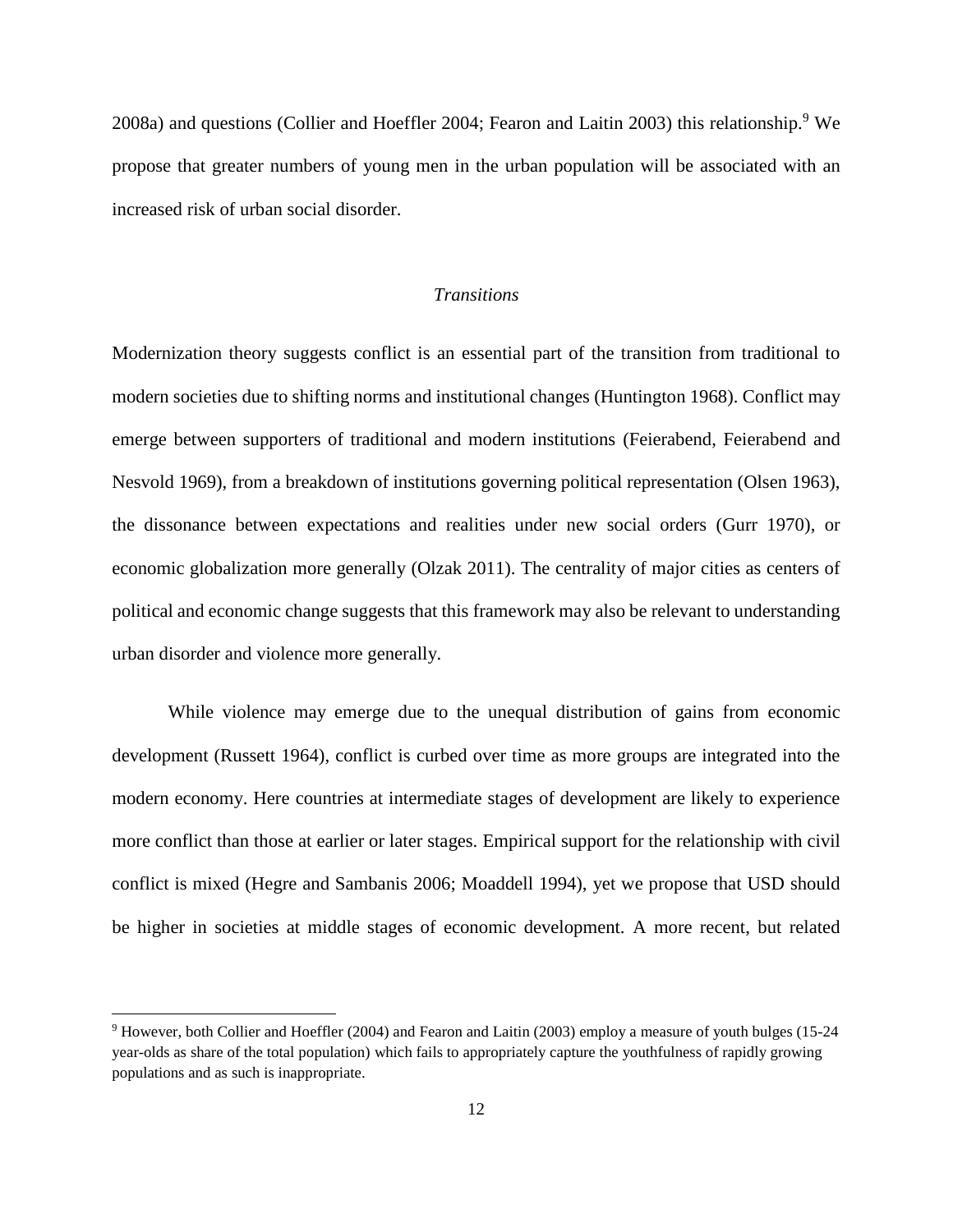concern, regards the potentially conflict-inducing effects of economic globalization (Apter 2008; Olzak 2011). As developing countries are opening their economies to increasing global competition over labor, resources and capital, groups that are disadvantaged by the increasing globalization may react violently. However, the empirical results diverge. Olzak (2011) reports some support for the globalization-conflict nexus while Gartzke (2007) and de Soysa and Fjelde (2010) find a pacifying effect. We propose that greater economic openness will be associated with higher levels of USD.

Political transitions may also be conflict inducing*.* Recent scholarship has suggested that there exists an inverted U-shaped relationship between civil conflict and political institutions or regime repressiveness (Bleaney and Dimico 2011; Hegre, Ellingsen, Gates, and Gleditsch 2001). Here autocratic regimes fend off political opponents before potential conflicts escalate, while fully democratic regimes offer individuals to voice their opinions through regular elections and peaceful protest. In partly free societies, the semirepressive nature of government could make political violence more likely as 'mobilisation is possible and peaceful opposition is typically ineffective' (Muller and Weede 1990: 627). Fox and Hoelscher (2012) also find a relationship between social violence and hybrid political institutions, and we propose that the same general relationship applies to low-intensity disorder and violence.

# *Data and Method*

We analyze event count measures using random-effects negative binomial regression. This accounts for the skewed distribution of our data given there are relatively few high-violence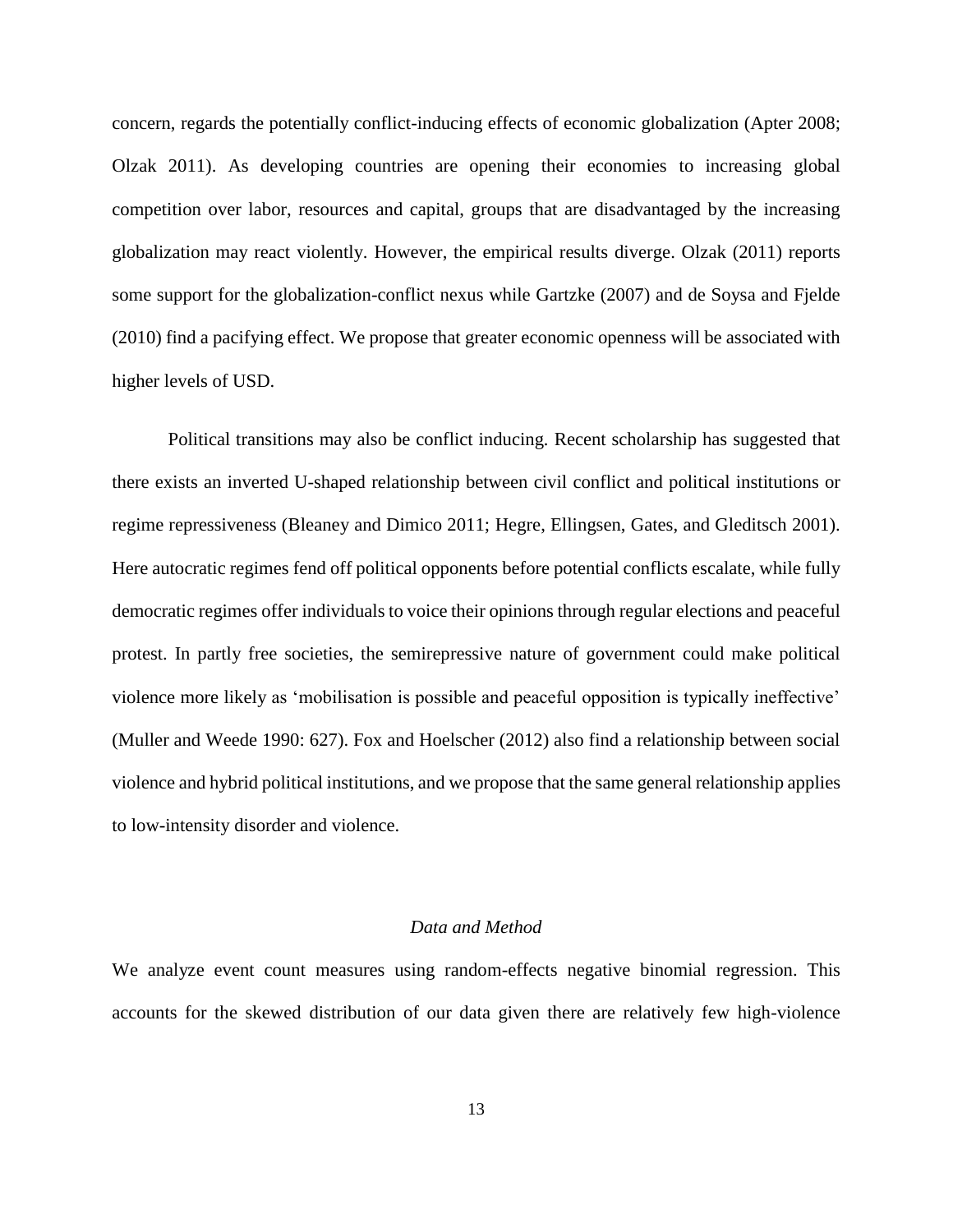observations and a majority of relatively peaceful ones.<sup>10</sup> The unit of analysis is city-year. In our sample of 2,975 city-years, 35.4% are coded with one or more non-lethal events, while 26.1% have at least one lethal event.

A major advantage of the city-level dataset is that it is the first of its kind to enable time series analysis of USD. While a significant step forward, there are certain caveats regarding the availability of relevant and comparable time-series data at the city level.<sup>11</sup> Due to the general lack of reliable data, we are forced to use national-level measures to operationalize some of our explanatory variables. While this raises ecological fallacy concerns, there is currently no viable alternative.

For our explanatory variables, *level of economic development<sup>12</sup>* is measured by real GDP per capita in 1,000 USD and *economic growth* as the lagged inter-annual percentage change in real GDP per capita (Heston, Summers, and Aten 2011). To account for the assumed increased risk in societies at *medium levels of economic development* we include a squared term for real GDP per capita. *Economic inequality* is measured using GINI income inequality coefficients (Solt 2009). *Urban male youth bulges* are defined as the urban male population aged 15-24 as a percentage of the urban male population 15 years and above (UN 2008b). *Economic openness* is measured using the KOF index of economic globalization, which accounts for capital flows and restrictions (Dreher 2006). *Hybrid political institutions* are measured using the squared value of the 'Polity2'

<sup>10</sup> As a robustness check, models were also run with a *lagged dependent variable* and with city fixed effects, neither of which changed the main results (see online appendix D for details).

<sup>11</sup> UN Habitat's (2008) Global Urban Observatory (GUO) data, which in principle includes relevant urban level data for around 200 cities globally, was considered unfit for a cross-sectional time-series study of cities due to high rates of missing observations.

<sup>&</sup>lt;sup>12</sup> Estimates of Infant Mortality Rates yielded very similar results.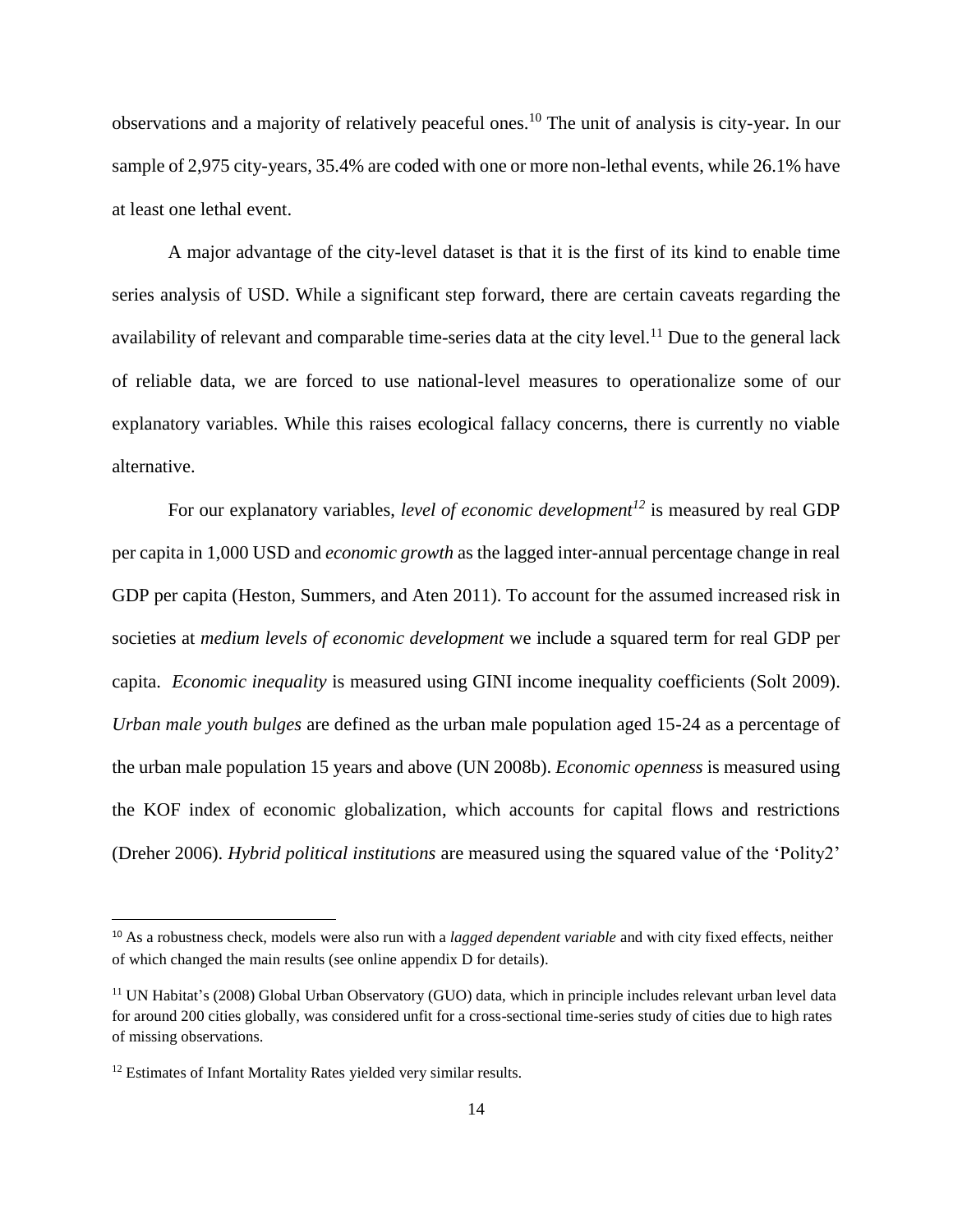variable from the Polity IV dataset (Marshall and Jaggers 2000). Three control variables are added to all models. *City population size* accounts for increasing per capita risk of disorder<sup>13</sup> (UN annual). We also include *decadal dummy* variables to capture temporal variation due to changes in reporting; and a dummy for whether a city is a *de jure capital*. 14

As discussed, the validity of nationally aggregated data as indicators of city-level conditions is questionable. While not ideal, we assume that the measures included here also reflect conditions in the cities in question, and as such do have some validity. Despite having significant agricultural sectors, the economies of most countries in our dataset are driven by urban based manufacturing or service sectors, and national economic data is likely to reflect urban economic activity. We further assume that the age and gender composition is relatively similar between urban areas within a country. Our political institutional and economic openness variables may of less concern as they theoretically will have equal influence in all parts of a country.

#### *Results*

Table 1 displays our major empirical results. Initially, we hypothesized that greater USD would be associated with different aspects of relative deprivation, opportunity, and modernization frameworks. We assume that USD will be positively related with economic inequality, young male populations, economic globalization and political and economic transitions; and negatively related with economic growth and economic development. Models 1-3 contain the variables that are

<sup>&</sup>lt;sup>13</sup> See online appendix C for coding details

 $14$  Certain cities function as de facto capitals while not being the de jure capital, such as Dar es Salaam (Tanzania), and may be the largest and economically and politically the most important cities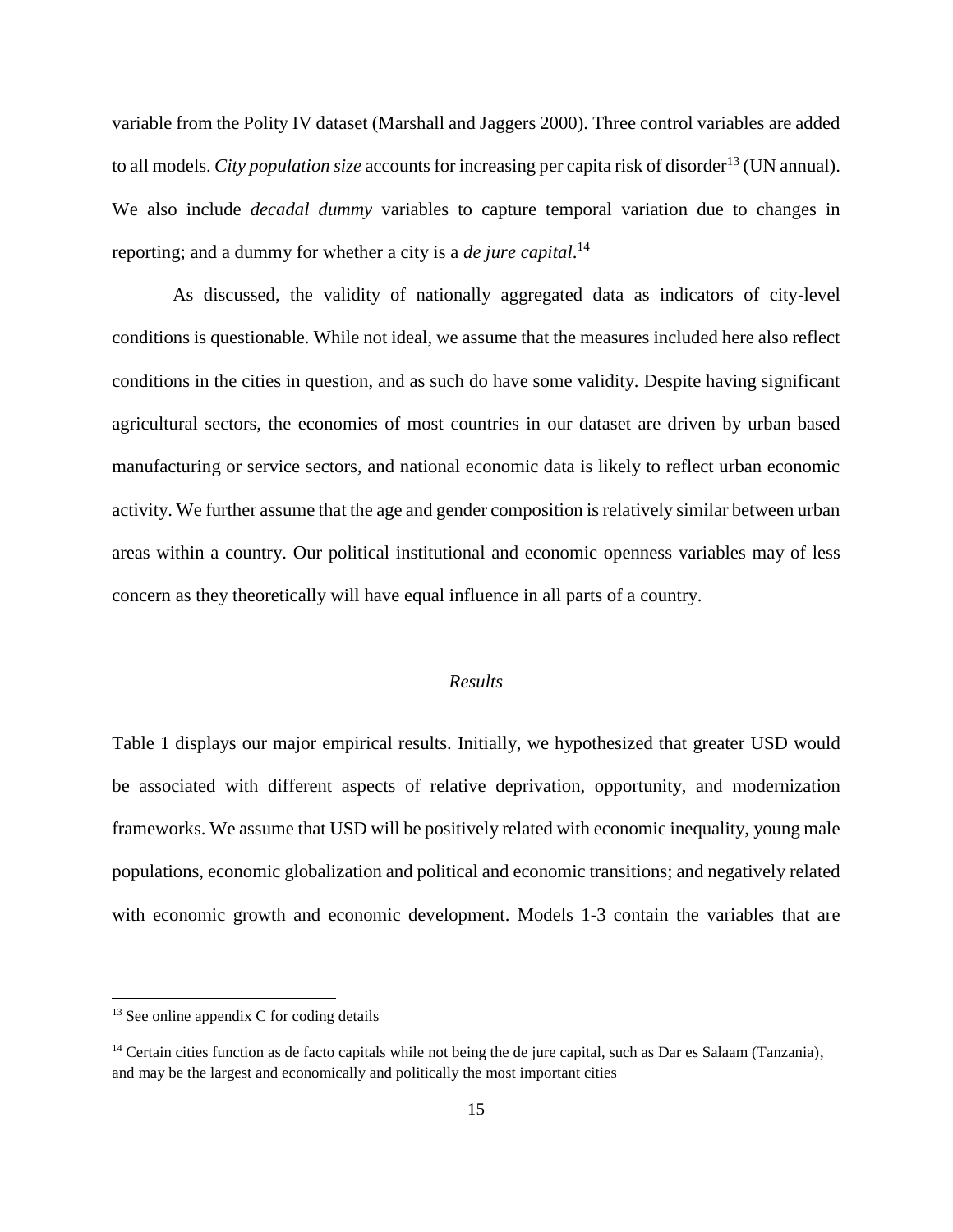available for the vast majority (52) of cities. We analyze lethal, non-lethal and total events respectively, assuming there may be different drivers of lethal and non-lethal violence. Model 4 adds economic globalization to the all-events model, while Model 5 adds economic inequality. Model 6 uses a different dependent variable, a count of all *mass events*, defined as all demonstrations and riots. The major results are very consistent across the models. Lagged economic growth rates are negatively and significantly related to different operationalizations of USD across all six models. This clearly indicates economic decline may trigger both non-violent and violent USD events. While this offers some support to relative deprivation perspectives, it is clear that economic inequality is unrelated to USD.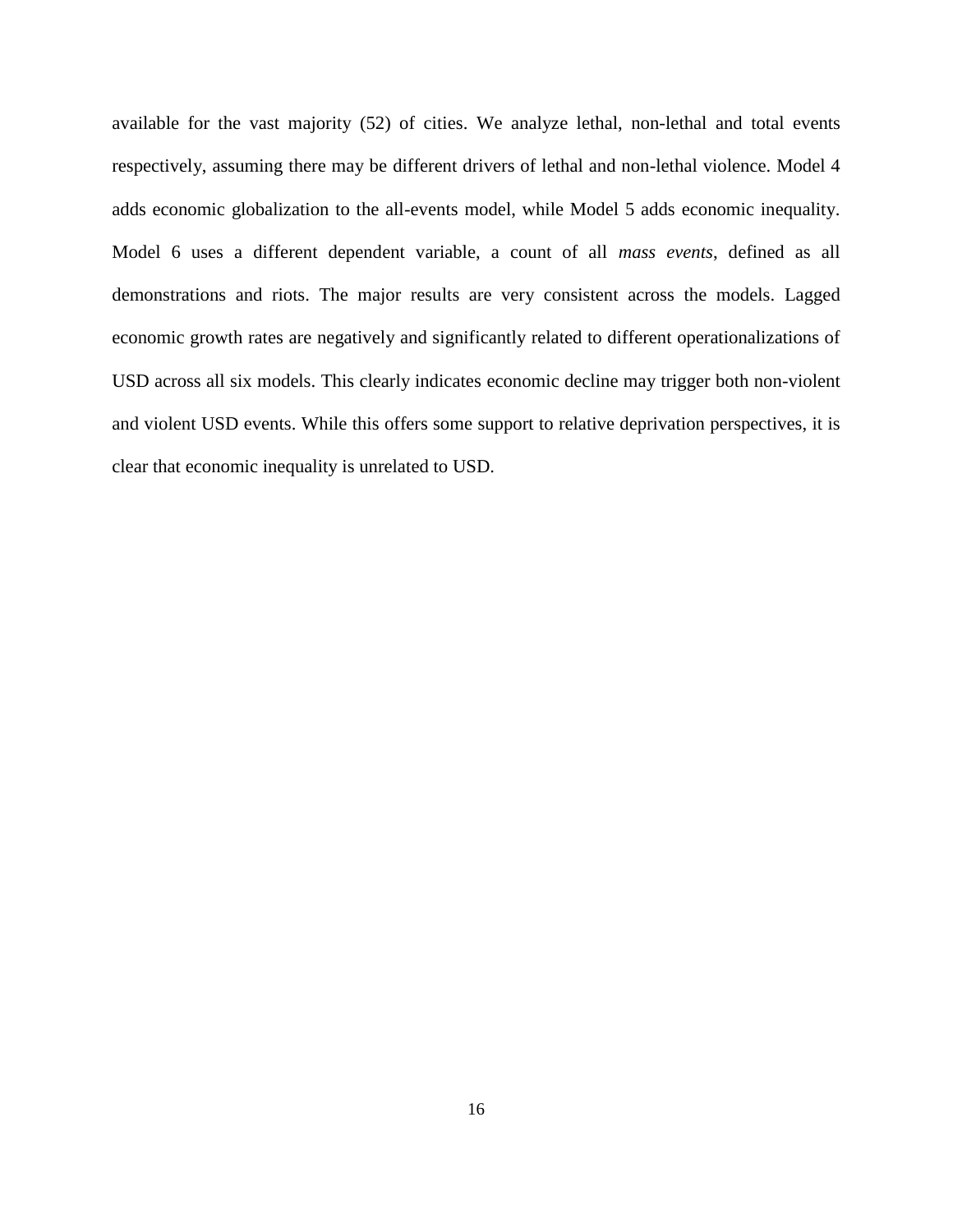| <b>Explanatory</b><br><b>Variables</b> | Model 1          | Model 2             | Model 3          | Model 4          | Model 5          | Model 6        |
|----------------------------------------|------------------|---------------------|------------------|------------------|------------------|----------------|
|                                        | Lethal<br>events | Nonlethal<br>events | All events       | All events       | All events       | Mass<br>events |
| Relative deprivation                   |                  |                     |                  |                  |                  |                |
| Real gdp per $\beta$                   | $-0.012**$       | $-0.015**$          | $-0.012**$       | $-0.013**$       | $-0.013**$       | $-0.016**$     |
| capita growth z                        | $(-3.01)$        | $(-4.58)$           | $(-4.35)$        | $(-3.80)$        | $(-3.40)$        | $(-4.72)$      |
| Income                                 |                  |                     |                  |                  | 0.0003           |                |
| inequality                             |                  |                     |                  |                  | (0.00)           |                |
| Opportunity                            |                  |                     |                  |                  |                  |                |
| Real gdp per                           | $-0.039$         | 0.032               | 0.026            | 0.021            | 0.005            | 0.003          |
| capita                                 | $(-1.03)$        | (1.24)              | (1.28)           | (0.76)           | (0.18)           | (0.12)         |
| Urban male                             | 0.022            | $-0.038$            | $-0.008$         | $-0.28$          | $-0.036$         | $-0.021$       |
| youth bulges                           | (0.75)           | $(-1.58)$           | $(-0.40)$        | $(-1.09)$        | $(-1.22)$        | $(-0.81)$      |
| Transition                             |                  |                     |                  |                  |                  |                |
| Real gdp pc,                           | 0.0003           | $-0.0005$           | 0.0003           | 0.00002          | 0.0004           | 0.0004         |
| squared                                | (0.24)           | $(-0.71)$           | (0.24)           | (0.02)           | (0.50)           | (0.47)         |
| Economic                               |                  |                     |                  | 0.0003           | 0.006            |                |
| globalization                          |                  |                     |                  | (0.07)           | (1.12)           |                |
| Regime type                            | 0.007            | 0.012               | 0.009            | 0.006            | $-0.001$         | 0.020          |
|                                        | (0.74)           | (1.62)              | (1.41)           | (0.78)           | $(-0.13)$        | (2.48)         |
| Regime squared                         | $-0.009**$       | $-0.008**$          | $-0.007**$       | $-0.009**$       | $-0.010**$       | $-0.008**$     |
|                                        | $(-4.85)$        | $(-5.15)$           | $(-5.70)$        | $(-5.71)$        | $(-5.95)$        | $(-5.08)$      |
| Control variables                      |                  |                     |                  |                  |                  |                |
| City pop                               | $0.005*$         | $0.006**$           | $0.005**$        | $0.005**$        | $0.004*$         | $0.005**$      |
|                                        | (2.13)           | (3.58)              | (3.14)           | (2.77)           | (2.06)           | (2.83)         |
| 1970s                                  | $0.440**$        | 0.148               | 0.216            | 0.003            | $-0.033$         | 0.074          |
|                                        | (7.70)           | (1.15)              | (1.91)           | (0.02)           | $(-0.20)$        | (0.55)         |
| 1980s                                  | $0.532**$        | 0.046               | 0.219            | $-0.015$         | $-0.014$         | $-0.041$       |
|                                        | (3.27)           | (0.35)              | (1.94)           | $(-0.12)$        | $(-0.10)$        | $(-0.30)$      |
| 1990s                                  | $0.621**$        | 0.045               | $0.292*$         | 0.033            | 0.0006           | 0.123          |
|                                        | (3.72)           | (0.34)              | (2.51)           | (0.34)           | (0.01)           | (0.88)         |
| 2000s                                  | $0.618**$        | 0.024               | $0.257*$         |                  |                  | 0.055          |
|                                        | (3.43)           | (0.16)              | (2.03)           |                  |                  | (0.36)         |
| Capital                                | $-0.254$         | $-0.180$            | $-0.217$         | $-0.258$         | $-0.210$         | $-0.180$       |
|                                        | $(-1.38)$        | $(-1.08)$           | $(-1.52)$        | $(-1.58)$        | $(-1.24)$        | $(-1.07)$      |
| Constant                               | $-0.730$         | 0.591               | 0.103            | 0.846            | 1.036            | $-0.339$       |
|                                        | $(-1.20)$        | (1.17)              | (0.23)           | (1.48)           | (1.45)           | (0.63)         |
| $\mathbf N$                            | 2,176            | 2,176               | 2,176            | 1,589            | 1,365            | 2,176          |
| No. of cities<br>Log Likelihood        | 52<br>$-1945.67$ | 52<br>$-2480.43$    | 52<br>$-3187.80$ | 42<br>$-2455.84$ | 41<br>$-2177.69$ | 52             |
|                                        |                  |                     |                  |                  |                  | $-2333.23$     |

# TABLE 1 Explanations for urban social disorder, 1960-2009

**\*\***: statistically significant at 0.01; **\***: statistically significant at 0.05.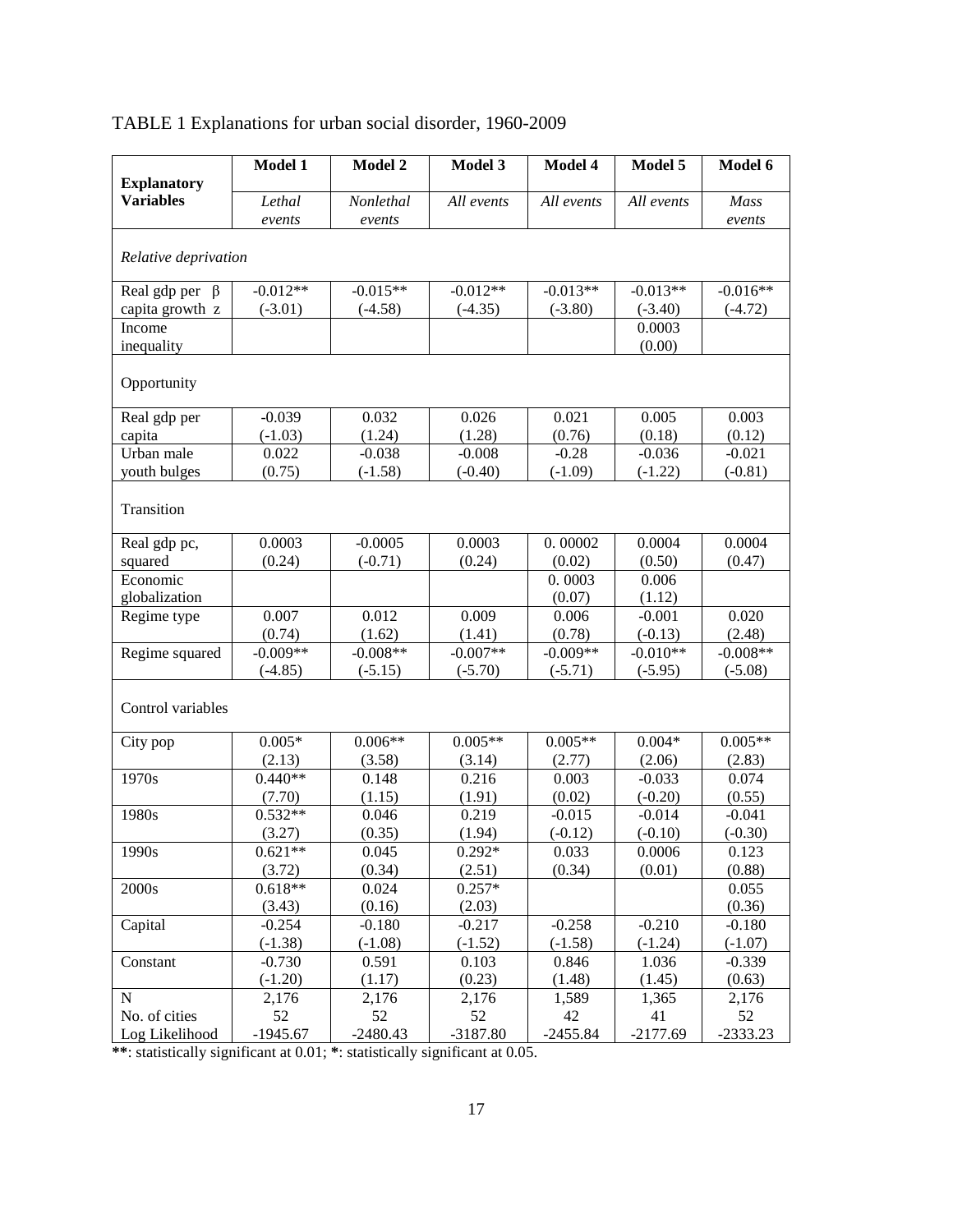Contrary to empirical civil war research, economic development and urban male youth bulges are statistically insignificant in all models. We find support that USD is significantly higher in countries with hybrid political institutions, while we find no relationship between USD and midlevel economic development or economic globalization.<sup>15</sup>

Among control variables, city population is positively associated with disorder events of all kinds, reflecting a certain per capita effect. Unexpectedly, capital cities are negatively associated with disorder, though insignificant. Decadal dummies are statistically significant for lethal events, possibly indicating an undercount in the reference category (the 1960s).<sup>16</sup> This is surprising given that we expected the historical undercount to be more serious for the less intense, non-lethal events. One possible explanation could be lack of confirmed casualties in the 1960s.<sup>17</sup>

While we assume that decadal dummies largely capture biases due to differences in reporting over time,<sup>18</sup> other biases might still influence the results. We expected that autocratic countries would generally be more capable of suppressing information, although it would be difficult to empirically distinguish this from the ability to suppress disorder events. If there was a considerable bias we should expect to see that democracies are significantly more susceptible to disorder than autocracies. This is not the case. Similarly, economically open countries may also have more press freedom, and thus more reported cases of disorder. However, the insignificance

<sup>&</sup>lt;sup>15</sup> As a robustness test we also run models 1-3 with fixed effects and a lagged dependent variable (see online Appendix D). This procedure does not change any of the main results.

<sup>16</sup> In Models 4 and 5, the dummy for the 2000s is dropped due to collinearity.

<sup>17</sup>Many old entries in Keesing's report multiple events in one entry, and detailed information about time, place, perpetrators and victims may not always be available for individual events. An event is coded as lethal only if the report specifically mentions casualties.

 $18$  This bias would mostly affect variables that primarily develop linearly, such as per capita income and population.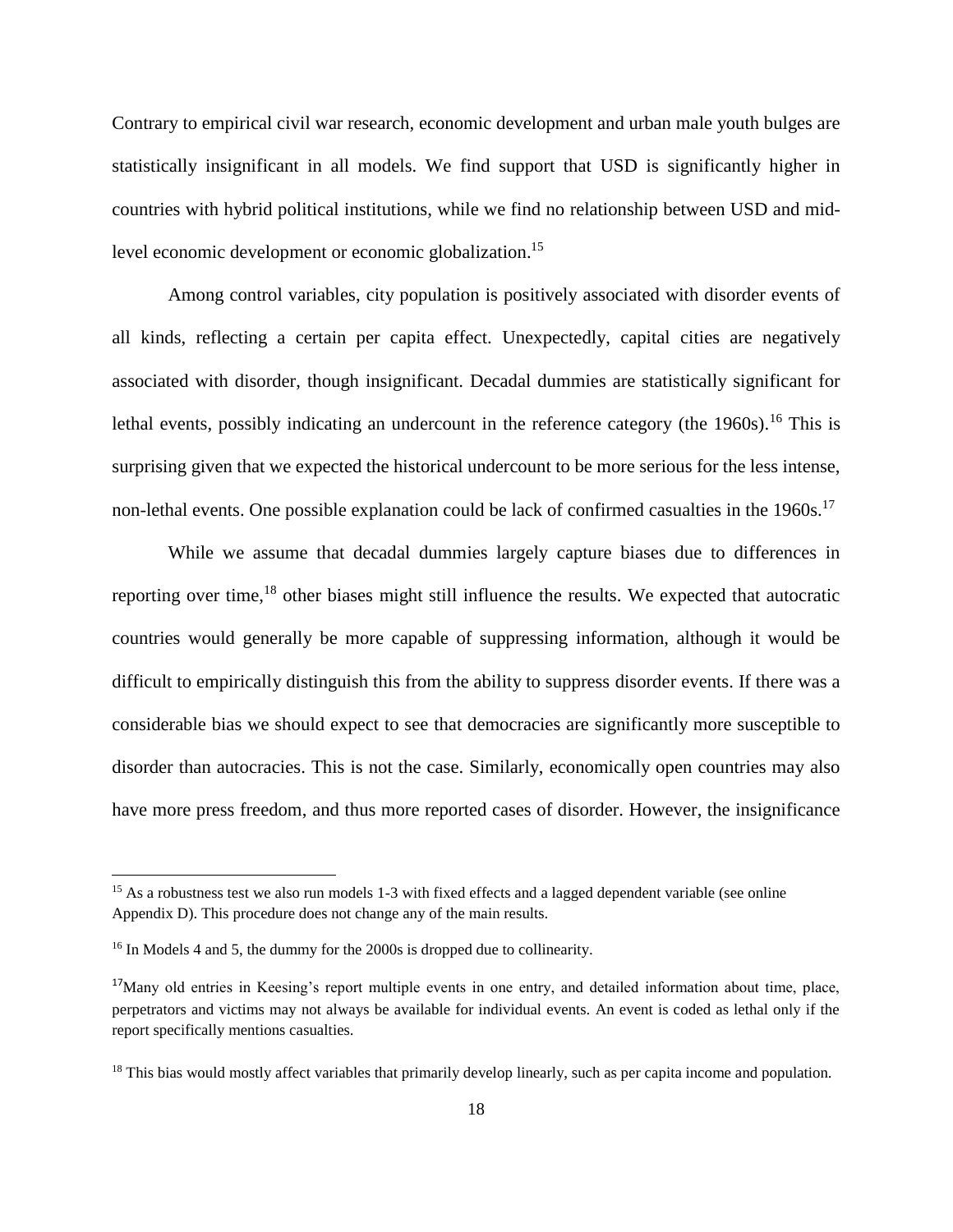of the globalization variable suggests that this problem is negligible. A final bias concerns selection of cities and countries. The selection of primarily poorer countries greatly reduces the variance on economic development variables, and could explain the insignificant results for the two development level variables. Including more cities in highly developed countries may yield different results.

#### 4. Applications for future research

This article introduces a new dataset on social disorder events for 55 large urban centers in Asia and Sub-Saharan Africa for the 1960-2009 period, and offers some preliminary analyses. To the best of our knowledge, this is the first quantitative study of political instability and violence looking only at cities. The study suggests that higher levels of urban social disorder are associated with lower levels of economic growth and hybrid political regimes. Level of development, large urban youth bulges, economic inequality and economic globalization do not appear to affect disorder in cities.

The USD dataset may be useful for future scholarship within several areas of study. First and foremost it represents a contribution to the disaggregation of conflict studies, allowing the field to further move beyond the over-aggregation of country-level studies. The data may be particularly useful for studying conflict escalation, by addressing how urban protest and other forms of politically relevant disorder relate to the outbreak of conventional internal, or even international, conflict. A further issue is how politically motivated disorder may relate to social or criminal violence, and whether drivers of these different types of instability and violence are the same or different. Recent works suggest that some common causes, like partially democratic political institutions, may underlie different types of violence (Fox and Hoelscher 2012; World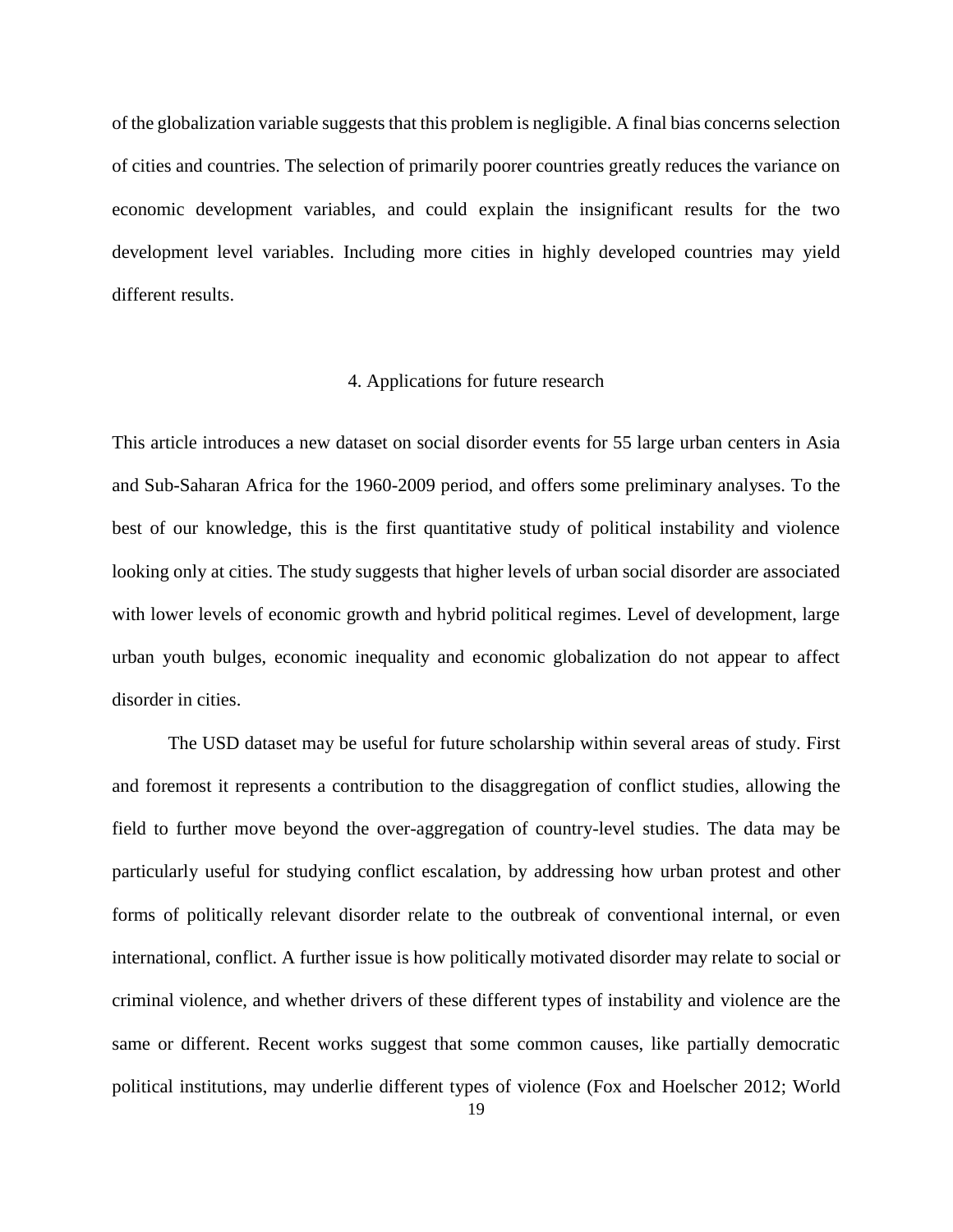Bank 2011), underscoring the difficulty of disentangling political, and social violence. The data also provide opportunities for studying how regionally based insurgencies may affect security in major political centers of various states. Furthermore, little systematic research has been done on the conditions under which separatist groups decide to strike in urban centers in order to undermine the government against which they fight. The USD dataset may be used to study these dynamics.

There is a growing interest in urban political violence and disorder. The USD dataset allows researchers to address potential drivers of urban violence, and to study its dynamics. An area of particular current interest is how the very strong urban population growth rates will affect the stability of cities, an issue that is also central in the debates about the security implications of climate change (Gleditsch 2012). A related concern is the effect that food price increases may have on disorder in urban centers. The dataset arguably also provides a new platform for studying ethnic conflict. Urban centers are often melting pots of ethnic and religious populations, and a pertinent question is under what conditions multiethnicity in cities may or may not lead to increased violence. A related issue, which has received little attention in the literature, is how the local governance of cities may affect the security situation. Rapid unplanned growth can weaken state presence, and alternative forms of non-state governance and informal institutions can emerge to fill these local governance voids (Moser and Rogers 2005).

As the dataset is extended to other world regions, it will be possible to contribute to answer whether the long-term decline in conventional armed conflicts (Themnér and Wallensteen 2011) is countered by an increase in other forms of violence. While it is difficult to answer this question definitively with the current selection of cities, there is some indication that urban social disorder is increasing in absolute numbers (Figure 1), while declining on a per capita basis (Figure 2).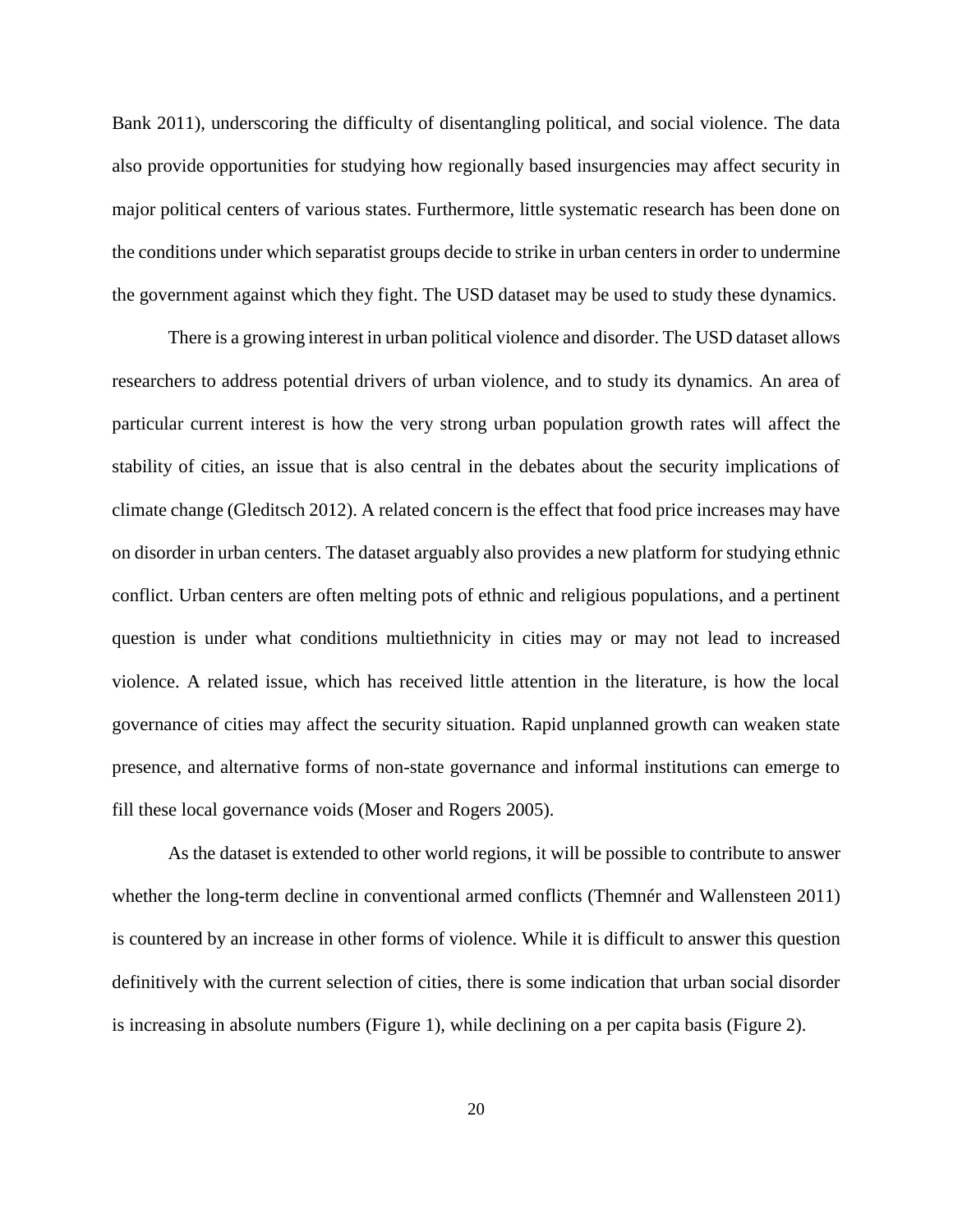The greatest challenge to the study of urban violence is the lack of reliable city-level indicators. While there are a number of disaggregated data collection efforts, particularly geospatial, not all of these are applicable to the study of urban dynamics. Additional sources, like individual-level data from household surveys such as Demographic Health Surveys, or the World Values Surveys, may be used to construct social, economic, and environmental indicators. Given the increasing attention paid to issues of urban governance and new forms of violence (World Bank 2011), collecting city-level data is crucial in order to monitor urban development and further analyze the causes of urban social disorder.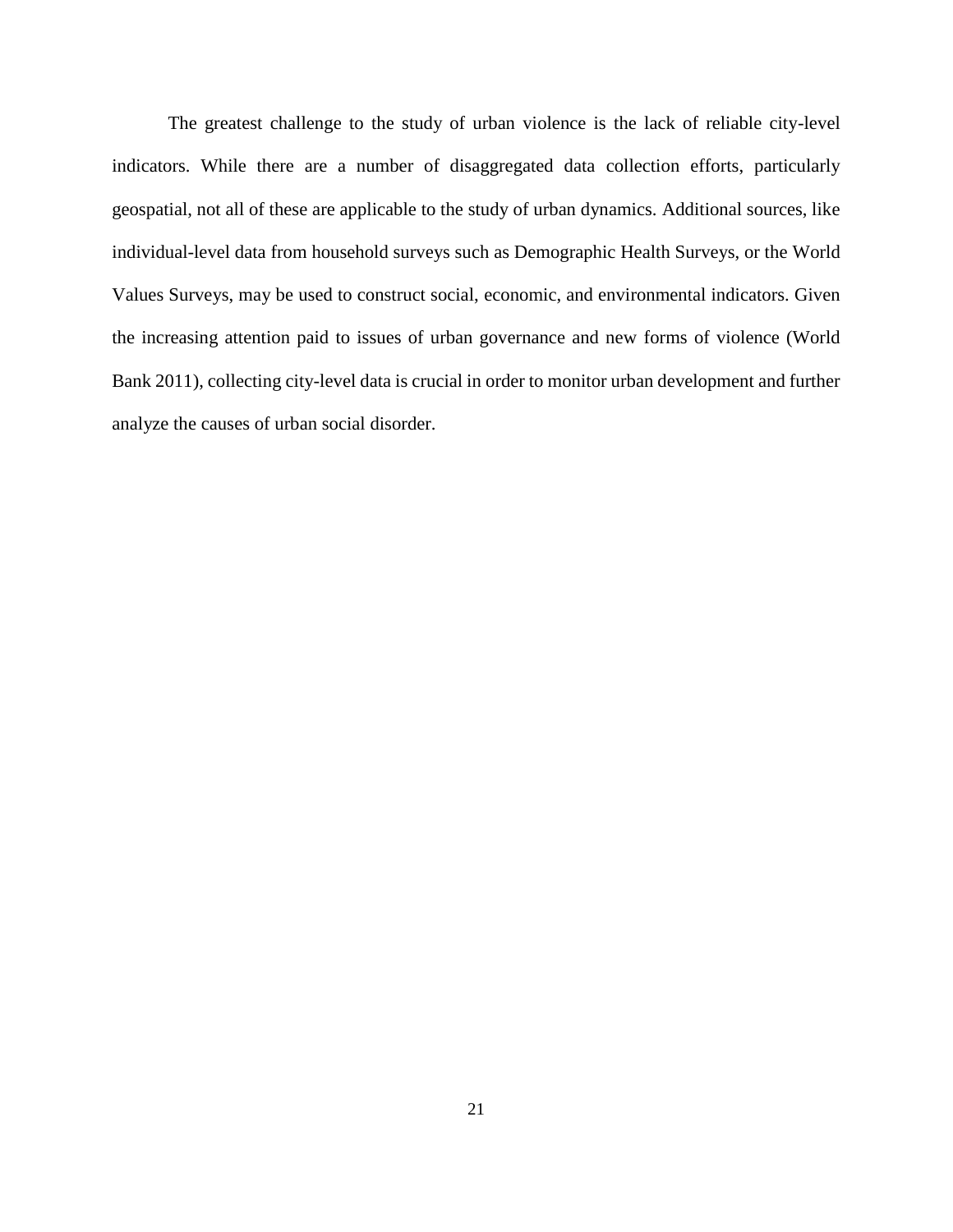#### 5. References

Apter, David. (2008) Some Contrarian Perspectives on the Political Consequences of Globalization. *New Global Studies* 2(1):1–27.

Banks, Arthur S. (2011) Cross-National Time-Series Data Archive. Jerusalem: Databanks International. [http://www.databanksinternational.com.](http://www.databanksinternational.com/) (Accessed February, 2012)

Becker*,* Gary. (1968) Crime and Punishment: An Economic Approach. *Journal of Political Economy* 76(2):169–217.

Bleaney, Michael and Arcangelo Dimico. (2011). How Different Are the Correlates of Onset and Continuation of Civil Wars? *Journal of Peace Research* 48(2):145–155.

Boswell, Terry and William Dixon. (1990) Dependency and Rebellion: A Cross-National Analysis. *American Sociological Review* 55(4):540–559.

Buhaug, Halvard and Scott Gates. (2002) The Geography of Civil War. *Journal of Peace Research* 39(4):417–433.

Buhaug, Halvard and Päivi Lujala. (2005) Accounting for Scale: Measuring Geography in Quantitative Studies of Civil War. *Political Geography* 24(4):399–418

Buhaug, Halvard and Jan Ketil Rød. (2006) Local Determinants of African Civil Wars, 1970– 2001. *Political Geography* 25(3): 315–335.

Collier, Paul and Anke Hoeffler. (2004) Greed and Grievance in Civil War. *Oxford Economic Papers* 56:563–595.

Davies, James. (1962) Towards a Theory of Revolution. *American Sociological Review* 27(1):5– 19.

Dreher, Axel. (2006) Does Globalization Affect Growth? Evidence from a New Index of Globalization. *Applied Economics* 38(10):1091–1110.

de Soysa, Indra and Hanne Fjelde. (2010) Is the Hidden Hand an Iron Fist? Capitalism and Civil Peace, 1970-2005. *Journal of Peace Research* 47(3):287–298.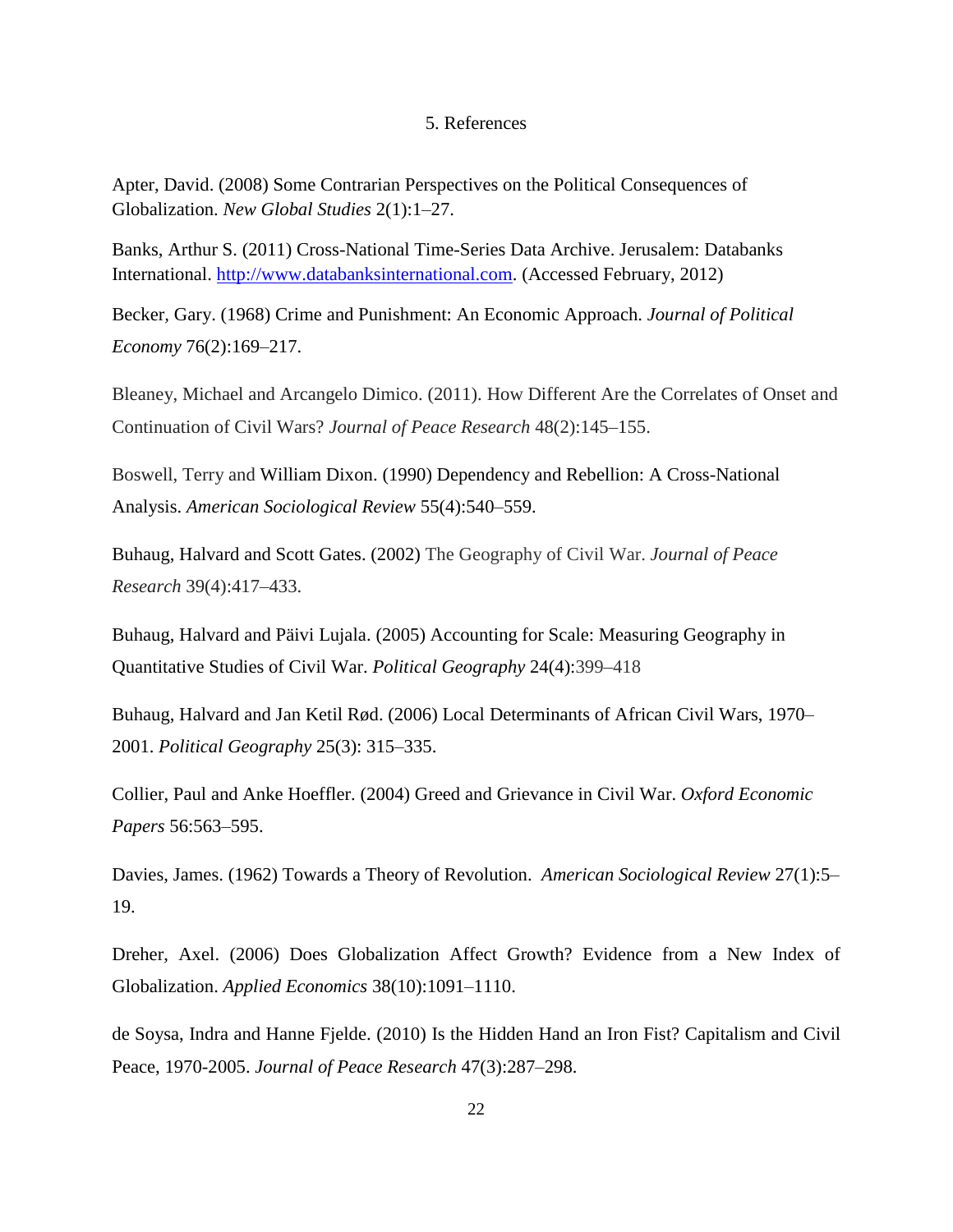Esty, Daniel; Jack Goldstone, Ted Gurr, Barbara Harff, Marc Levy, Geoffrey Dabelko, Pamela Surko and Alan Unger. (1998). State Failure Task Force Report: Phase II Findings*.* McLean, VA: Science Applications International.

Fajnzylber, Pablo; Daniel Lederman and Norman Loayza. (2002) Inequality and Violent Crime. *Journal of Law and Economics* 45(1):1–40.

Fearon, James and David Laitin. (2003) Ethnicity, Insurgency, and Civil War. *American Political Science Review* 97(1):75–90.

Feierabend, Ivo; Rosalind Feierabend and Betty Nesvold, 1969. Social Change *and* Political Violence*:* Cross*-*National Patterns. In *Violence in America,* edited by H. D. Graham and T. R. Gurr. New York: Signet. (pp. 606–668).

Fox, Sean and Kristian Hoelscher. (2012) Political Order, Development and Social Violence. *Journal of Peace Research* 49(3): forthcoming.

Gates, Scott. (2002) Recruitment and Allegiance: The microfoundations of Rebellion. *Journal of Conflict Resolution* 46(1):111–130.

Gleditsch, Nils Petter. (2012) Whither the Weather? Climate Change and Conflict. *Journal of Peace Research* 49(1):3–9.

Gartzke, Erik. (2007) The Capitalist Peace. *American Journal of Political Science* 51(1):166– 191.

Goldstone, Jack. (1991) *Revolution and Rebellion in the Early Modern World*. Berkely, CA: University of California Press.

Gurr, Ted (1970) *Why Men Rebel*. Princeton, NJ: Princeton University Press.

Hegre, Håvard; Tanja Ellingsen, Scott Gates and Nils Petter Gleditsch. (2001) Toward a Democratic Civil Peace? Democracy, Political Change, and Civil War, 1816–1992. *American Political Science Review* 95(1):33–48.

Hegre, Håvard and Nicholas Sambanis. (2006) Sensitivity Analysis of Empirical Results on Civil War Onset. *Journal of Conflict Resolution* 50(4):508–535.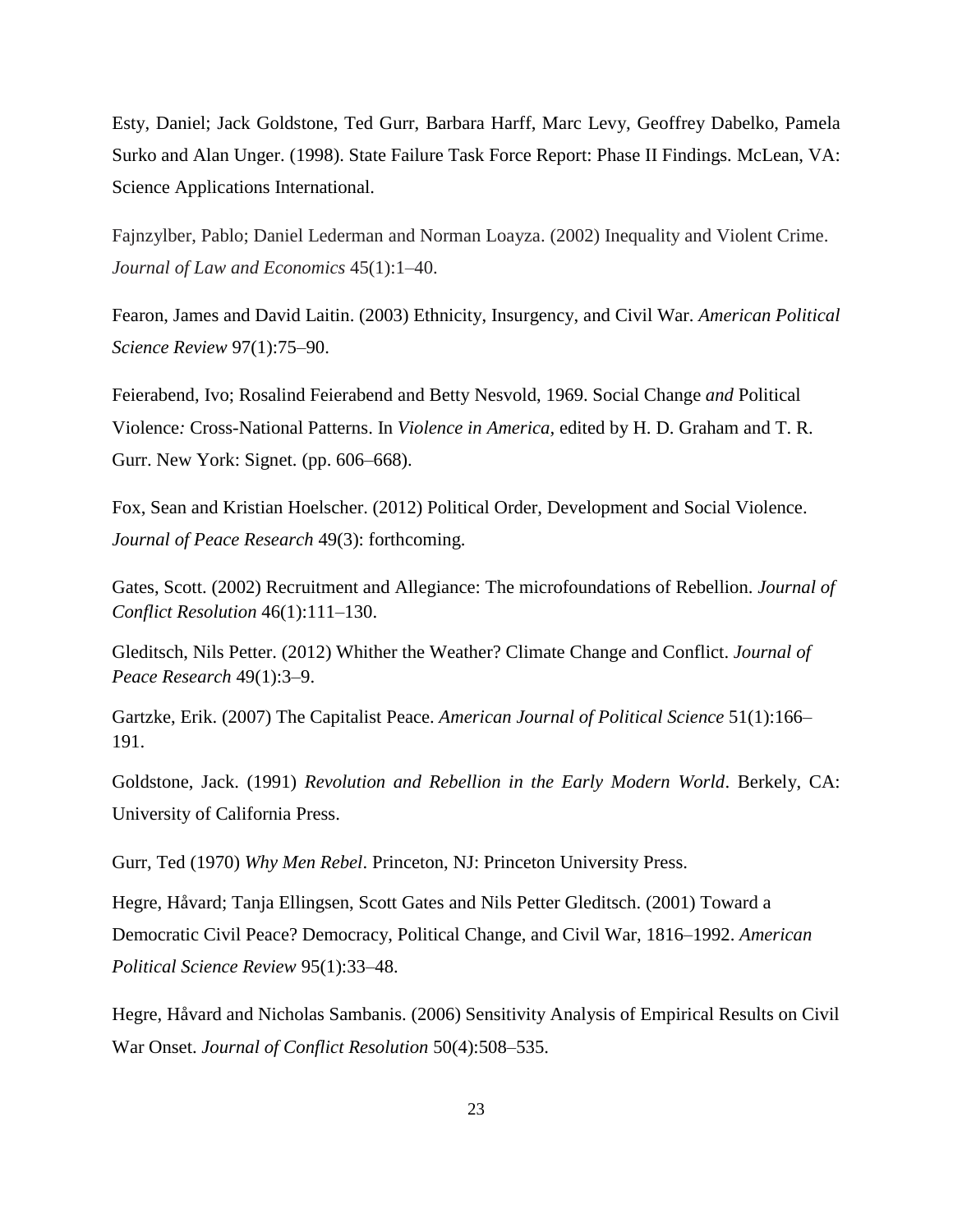Hendrix , Cullen. (2010) Measuring State Capacity: Theoretical and Empirical Implications for the Study of Civil Conflict. *Journal of Peace Research* 47(3):273–285.

Heston, Alan; Robert Summers and Bettina Aten. (2011) Penn World Table Version 7.0. Center for International Comparisons of Production, Income and Prices at the University of Pennsylvania.

Homer-Dixon, Thomas. (1999) *Environment, Scarcity, and Violence*. Princeton, NJ: Princeton University Press.

Hudson, Valerie M. and Andrea M. den Boer. (2004) *Bare Branches: The Security Implications of Asia's Surplus Male Population*. Cambridge, MA: MIT Press.

Huntington, Samuel. (1968) *Political Order in Changing Societies*. New Haven, NH: Yale University Press.

Jütersonke, Oliver; Keith Krause and Robert Muggah. (2007) *Small Arms Survey 2007: Guns and the City.* Cambridge: Cambridge University Press.

Marshall, Monty. (2001) The Indian Problem Set. Unpublished Data and Documents. Available at [http://www.systemicpeace.org/inscr/inscr.htm.](http://www.systemicpeace.org/inscr/inscr.htm)

Marshall, Monty and Keith Jaggers. (2000) Polity IV Project: Political Regime Characteristics and Transitions, 1800–1999. University of Maryland, MD: CIDCM. Codebook and data available at [http://www.cidcm.umd.edupolity/index.html.](http://www.cidcm.umd.edupolity/index.html)

Moaddel, Mansoor. (1994) Political Conflict in the World Economy: A Cross-National Analysis of Modernization and World-System Theory. *American Sociological Review* 59(2):276–303.

Moser, Caroline and Dennis Rodgers. (2005) Change, Violence and Security in Non-Conflict Situations. Working paper 245, Overseas Development Institute: London.

Muller, Edward and Mitchell Seligson. (1987) Inequality and Insurgency. *American Political Science Review* 81(2):425–452.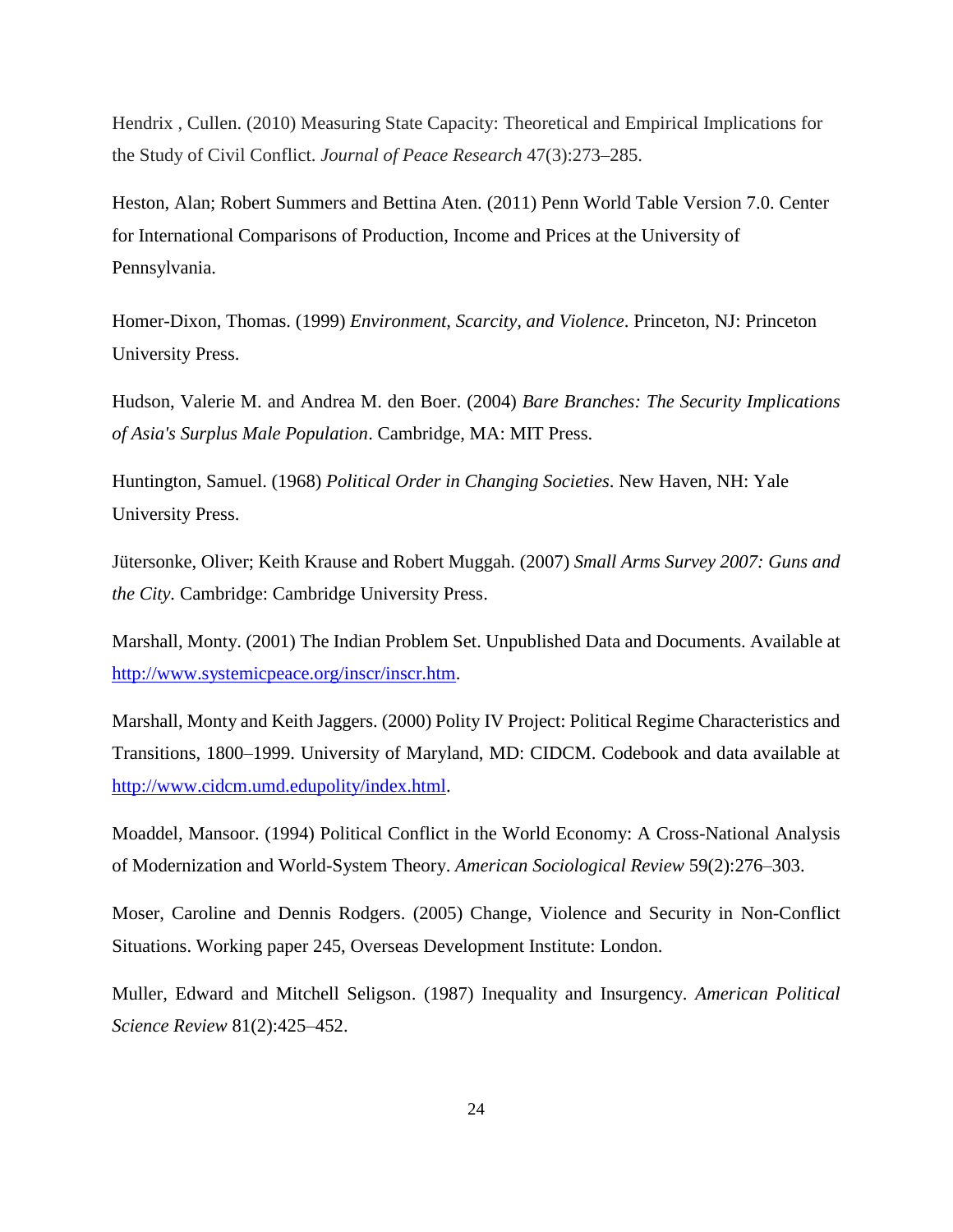Muller, Edward and Erich Weede. (1990) Cross-National Variations in Political Violence: A Rational Action Approach. *Journal of Conflict Resolution* 34(4): 624–651.

Olson, Mancur. (1963) Rapid Growth as a Destabilizing Force. *Journal of Economic History* 23(4):529–552.

Olzak, Susan. (2011) Does Globalization Breed Ethnic Discontent? *Journal of Conflict Resolution* 55(1):3–32.

Østby, Gudrun. (2008) Polarization, Horizontal Inequalities and Violent Civil Conflict. *Journal of Peace Research* 45(2): 143–162.

Pratt, Travis and Francis Cullen. (2005) Assessing Macro-Level Predictors and Theories of Crime: A Meta-Analysis. *Crime and Justice* 32:373–449.

Quinn, Michael; David Mason and Mehmet Gurses. (2007) Sustaining the Peace: Determinants of Civil War Recurrence. *International Interactions* 33(2):167–193.

Raleigh, Clionadh; Andrew Linke, Håvard Hegre and Joakim Karlsen. (2010) Introducing ACLED: An Armed Conflict Location and Event Dataset. *Journal of Peace Research* 47(5):651– 660.

Russett, Bruce. (1964) Inequality and Instability. *World Politics* 16:442–454.

Sachs, Jeffrey. (2008) *Common Wealth: Economics for a Crowded Planet*. New York: Penguin.

Solt, Frederick. (2009) Standardizing the World Income Inequality Database. *Social Science Quarterly* 90(2):231–242.

Staniland, Paul. (2010) Cities on Fire: Social Mobilization, State Policy, and Urban Insurgency. *Comparative Political Studies* 43(12):1623–1649.

Themnér, Lotta and Peter Wallensteen. (2011) Armed Conflict, 1946–2010. *Journal of Peace Research* 48(4):525–536.

Thies, Cameron. (2010) Of Rulers, Rebels, and Revenue: State Capacity, Civil War Onset, and Primary Commodities. *Journal of Peace Research* 47(3):321–332.